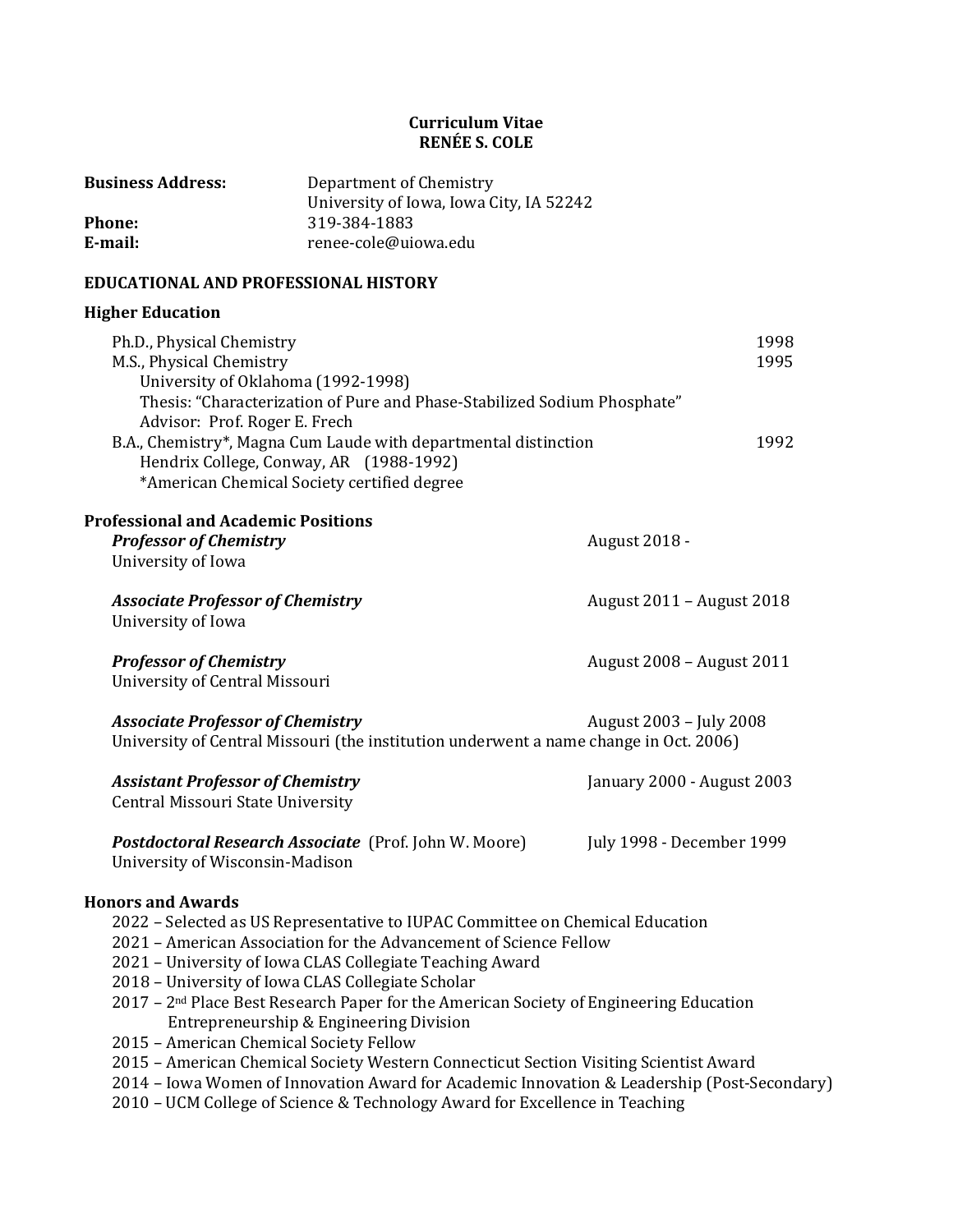2009 – Missouri Governor's Award for Excellence in Education 2009 –UCM Fall 2009 Convocation Speaker

#### **Memberships**

American Chemical Society Women Chemist's Committee Division of Chemical Education American Association for the Advancement of Science National Science Teachers Association Phi Lambda Upsilon Phi Kappa Phi

## **SCHOLARSHIP**

## **Publications**

**Refereed articles** (†indicates undergraduate research student)

- 1. Joshua Reid, Zubeyde Demet Kirbulut Gunes, Shaghayegh Fateh, Adan Fatima, Michael Macrie-Shuck, Hannah Nennig, Fabrizzio Quintanilla, Nicole States, Ahmad Syed, **Renee Cole**, Gregory Rushton, Lisa Shah, Vicente Talanquer, "Investigating Patterns of Student Engagement during Collaborative Activities in Undergraduate Chemistry Courses, *Chemistry Education Research and Practice*, **23**, 173-188 (2022).
- 2. Rachel Roller, Saichon Sumantakul, Michelle Tran, Andrea Van Wyk, Jessica Zinna, Destiny Donelson, Sarah Finnegan, Gregory Foley, Olivia Frechette, Jessica Gaetgens, Jinai Jang, Katheryn Rinaolo, **Renee Cole**, Marya Lieberman, Vincent Remcho, and Kimberley Frederick, "Inquiry-Based Labs Using Paper Microfluidic Devices, *Journal of Chemical Education*, **98**(6), 1946-1953 (2021).
- 3. Doug Czajka, Gil Reynders, Courtney Stanford, **Renée Cole**, Juliette Lantz, and Suzanne Ruder, "A Novel Rubric Format for Providing Feedback on Process Skills to STEM Undergraduate Students, *Journal of College Science Teaching*, **50**(6), 48-56 (2021).
- 4. Karla K. McGregor, Amanda Owen Van Horne, Maura Curran, Susan Wagner Cook, and **Renee Cole**, "The Challenge of Rich Vocabulary Instruction for Children With Developmental Language Disorder," *Language, Speech, and Hearing Services in Schools*, Feb, 1-18 (2021).
- 5. **Renee Cole**, Marc Muniz, Erica Harvey, Robert Sweeney, and Sally Hunnicutt, "How Should Apples Be Prepared for a Fruit Salad? A Guided Inquiry Physical Chemistry Experiment," *Journal of Chemical Education*, **97**(12), 4475-4481 (2020).
- 6. Gil Reynders, Juliette Lantz, Suzanne Ruder, Courtney Stanford, and **Renee Cole**, "Rubrics to assess critical thinking and information processing in undergraduate STEM courses," *International Journal of STEM Education*, **7**(9) (2020).
- 7. Wayne Jacobson and **Renée Cole**, "Motivations and Obstacles Influencing Faculty Engagement in Adopting Teaching Innovations," *To Improve the Academy*, **39**(1), 1-23 (2020).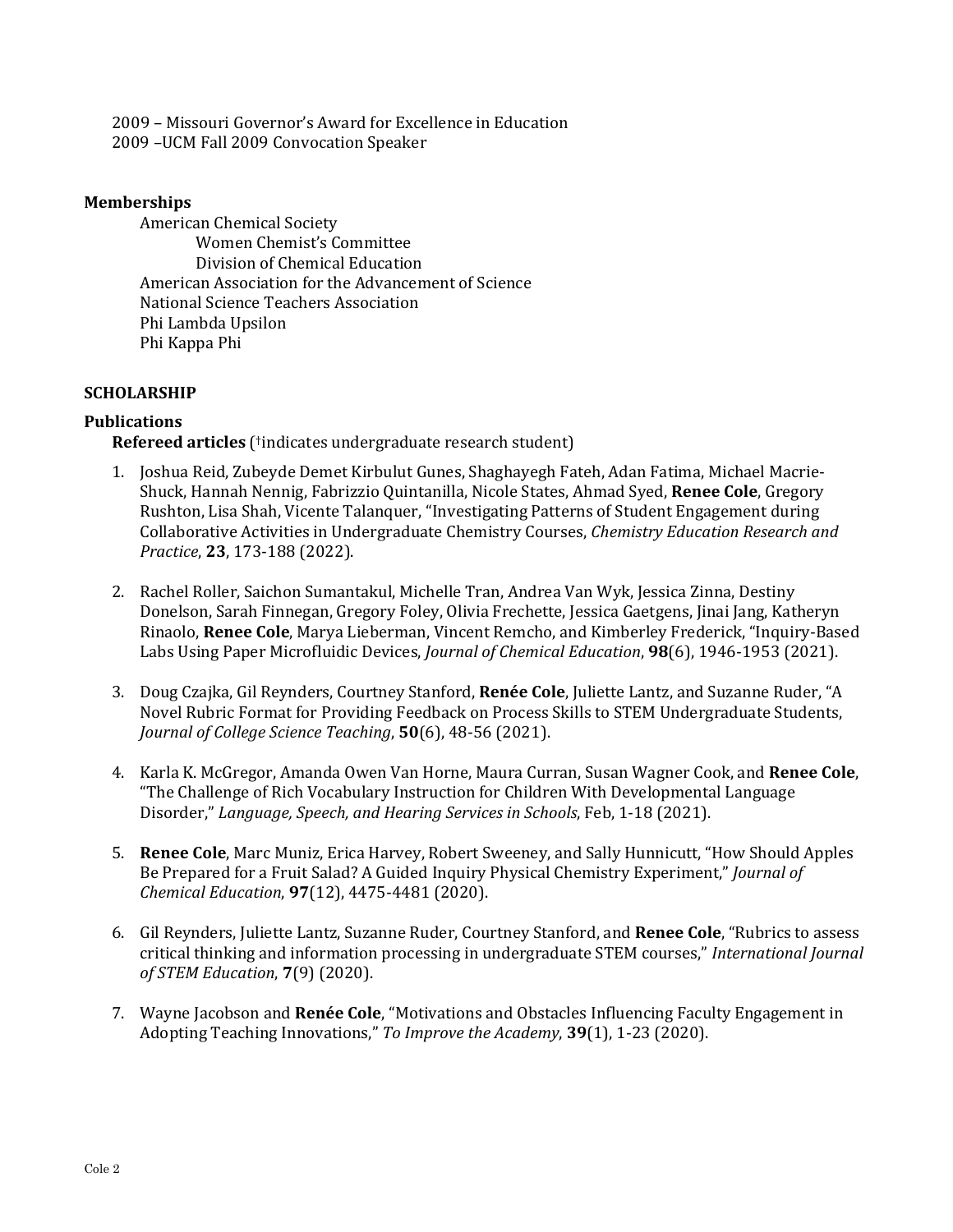- 8. Gil Reynders, Erica Suh, **Renée Cole**, and Rebecca Sansom, "Developing Student Process Skills in a General Chemistry Laboratory," *Journal of Chemical Education*, **96**(10), 2109-2119 (2019).
- 9. Daniel Reinholz, Rebecca Matz, **Renee Cole**, and Naneh Apkarian, "STEM is not a monolith: A preliminary analysis of variations in STEM disciplinary culture and implications for change," *CBE‐ Life Sciences Education*, **18**(4), 18:mr4,1-14 (2019).
- 10. Jennifer Schmidt-McCormack, Caryl Fish, Anne Falke, Juliette Lantz and **Renée Cole**, "Assessment of process skills in analytical chemistry student responses to open-ended exam questions," *Journal of Chemical Education*, **96**(8), 1578-1590 (2019).
- 11. Deborah Herrington, Ryan Sweeder, Patrick Daubenmire, Chris Bauer, Stacey Lowery Bretz, Diane Bunce, Justin Carmel, **Renee Cole**, Brittland DeKorver, Resa Kelly, Scott Lewis, Maria Oliver-Hoyo, Stephanie Ryan, Marilyne Stains, Marcy Towns, and Ellen Yezierski, "Supporting the Growth and Impact of the Chemistry Education Research Community," *Journal of Chemical Education*, **96**(3), 393-397 (2019).
- 12. Marilyne Stains, Jordan Harshman, Megan Barker, Stephanie Chasteen, **Renee Cole**, Sue Ellen DeChenne-Peters, Kevin Eagan, Joan Esson, Jennifer Knight, Frank Laski, Marc Levis-Fitzgerald, Christopher Lee, Stanley Lo, Lisa McDonnell, Timothy McKay, Nicole Michelotti, Amanda Musgrove, Michael Palmer, Kathryn Plank, Tamara Rodela, Erin Sanders, Natalie Schimpf, Patricia Schulte, Michelle Smith, MacKenzie Stetzer, Blaire Van Valkenburgh, Erin Vinson, Laura Weir, Paul Wendel, Lindsay Wheeler, and Anna Young, "Anatomy of STEM teaching in North American universities," *Science* **359** (6383), 1468-1470 (2018).
- 13. Alena Moon, Courtney Stanford, **Renee Cole**, and Marcy Towns, "Analysis of inquiry materials to explain complexity of chemical reasoning in physical chemistry students' argumentation," *Journal of Research in Science Teaching*, **54** (10), 1322-1346 (2017). (http://onlinelibrary.wiley.com/doi/10.1002/tea.21407/full)
- 14. Jeff Froyd, Charles Henderson, **Renee Cole**, Debra Friedrichsen, Raina Khatri, Courtney Stanford, "From dissemination to propagation: A new paradigm for education developers," *Change*: *The Magazine of Higher Learning*, **49**(4), 35-42 (2017).
- 15. Jennifer Schmidt-McCormack, Marc Muniz, Ellie Keuter†, Scott Shaw, and **Renée Cole**, "Design and implementation of instructional videos for upper-division undergraduate courses," *Chemistry Education Research and Practice*, **18**, 749-762 (2017) (http://pubs.rsc.org/en/content/articlepdf/2017/RP/C7RP00078B)
- 16. Alena Moon, Courtney Stanford, **Renee Cole**, and Marcy Towns, "Decentering: A characteristic of effective student-student discourse in inquiry-oriented physical chemistry classrooms," *Journal of Chemical Education*, **94**(7), 829-836 (2017). (http://pubs.acs.org/doi/abs/10.1021/acs.jchemed.6b00856)
- 17. Courtney Stanford, **Renee Cole**, Jeff Froyd, Charles Henderson, Debra Friedrichsen, and Raina Khatri, "Analysis of propagation plans of NSF-funded education development projects," *Journal of Science Education and Technology*, **26**(4), 418-437 (2017). (https://link.springer.com/article/10.1007%2Fs10956-017-9689-x)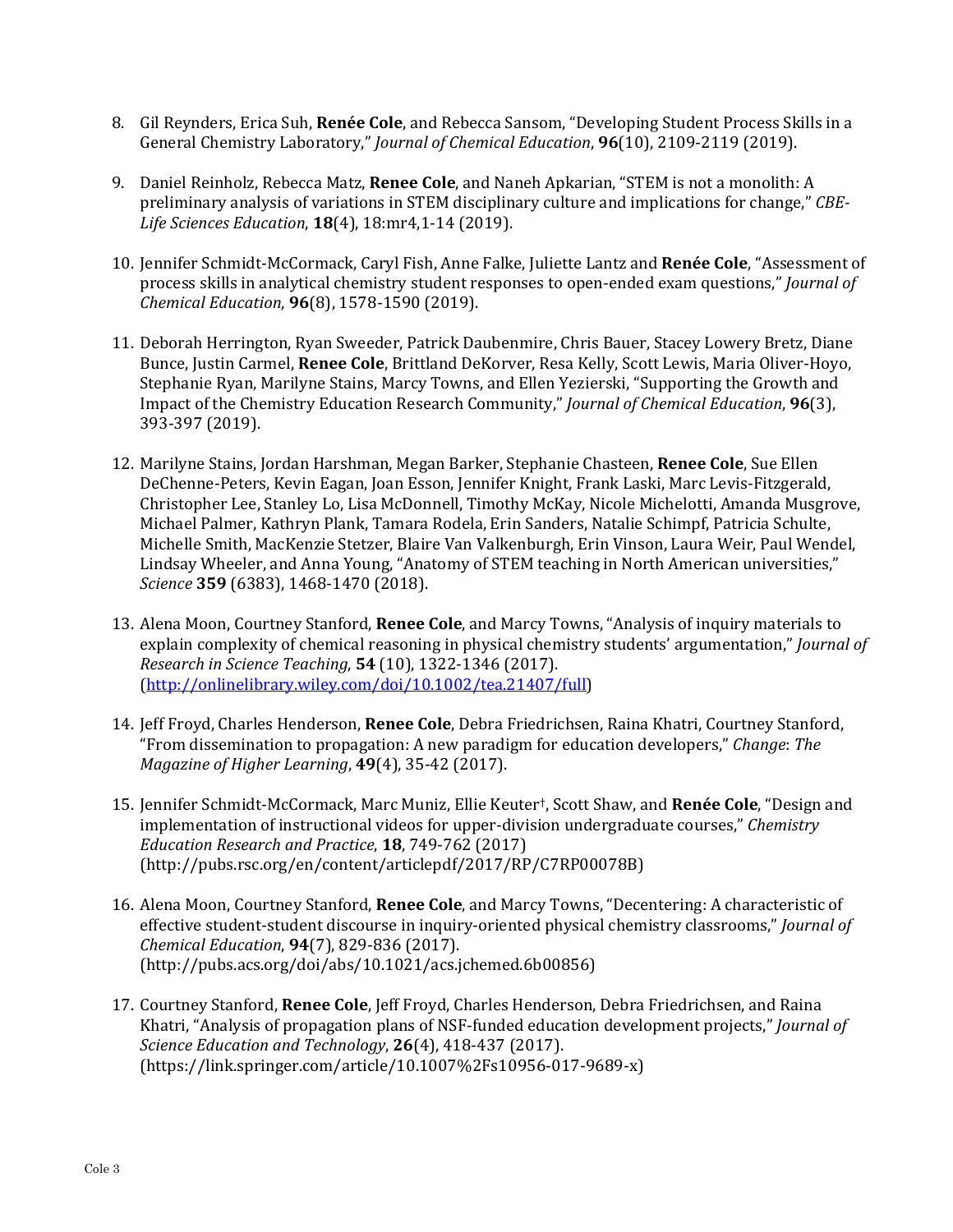- 18. Raina Khatri, Charles Henderson, **Renée Cole**, Jeff Froyd, Debra Friedrichsen, and Courtney Stanford, "Characteristics of Well-Propagated Teaching Innovations for Undergraduate STEM Disciplines," *International Journal of STEM Education*, **4**(2), 1‐10 (2017).
- 19. Courtney Stanford, Alena Moon, Marcy Towns, and **Renee Cole**, "Analysis of Instructor Facilitation Strategies and Their Influences on Student Argumentation: A Case Study of a Process-Oriented Guided-Inquiry Learning Physical Chemistry Classroom," *Journal of Chemical Education*, **93**(9), 1501-1513 (2016). (http://dx.doi.org/10.1021/acs.jchemed.5b00993)
- 20. Alena Moon, Courtney Stanford, **Renee Cole**, and Marcy Towns, "The nature of students' chemical reasoning employed in scientific argumentation in physical chemistry," *Chemistry Education Research and Practice*, **17**, 353-364 (2016). (http://pubs.rsc.org/en/content/articlelanding/2016/rp/c5rp00207a)
- 21. Courtney Stanford, **Renée Cole**, Jeff Froyd, Debra Friedrichsen, Raina Khatri, Charles Henderson, "Supporting sustained adoption of education innovations: The Designing for Sustained Adoption Assessment Instrument" *International Journal of STEM Education*, **3**(1), 1-13 (2016). (http://link.springer.com/article/10.1186/s40594-016-0034-3)
- 22. Raina Khatri, Charles Henderson, **Renée Cole**, Jeff Froyd, Debra Friedrichsen, and Courtney Stanford, "Designing for sustained adoption: A model of developing educational innovations for successful propagation," *Phys. Rev. ST Phys. Educ. Res.*, **12**(1), 010112-1-22 (2016). (http://link.aps.org/doi/10.1103/PhysRevPhysEducRes.12.010112)
- 23. Nicole Becker, Courtney Stanford, Marcy Towns, and **Renee Cole**, "Translating across macroscopic, submicroscopic, and symbolic levels: the role of instructor facilitation in an inquiry-oriented physical chemistry class," *Chemistry Education Research and Practice*, **16**, 769-785 (2015). (http://pubs.rsc.org/en/content/articlepdf/2015/rp/c5rp00064e)
- 24. Benjamin Weidemann†, Nicole Littlejohn, **Renee Cole**, and Justin Grobe, "The brain reninangiotensin system suppresses digestive efficiency," *The FASEB Journal*, **28**, 1126.13. (2014).
- 25. Nicole Becker, Chris Rasmussen, George Sweeney, Megan Wawro, Marcy Towns, and **Renee Cole**, "Reasoning using particulate nature of matter: An example of a sociochemical norm in a physical chemistry class," *Chemistry Education Research and Practice*, **14**, 81-94 (2013). (http://pubs.rsc.org/en/content/articlelanding/2013/rp/c2rp20085f)
- 26. Chris Bauer and **Renee Cole**, "Validation of Assessment Rubric via Controlled Modification of Classroom Activity," *Journal of Chemical Education*, **89(9)**, 1104-1108 (2012).
- 27. **Renee Cole**, Nicole Becker, Marcy Towns, George Sweeney, Megan Wawro, and Chris Rasmussen, "Adapting a Methodology from Mathematics Education Research to Chemistry Education Research: Documenting Collective Activity," *International Journal of Science and Mathematics Education*, **10**, 193-211 (2012).
- 28. Kimberly Linenberger†, **Renee S. Cole**, and Somnath Sarkar, "Looking Beyond Lewis Structures: A General Chemistry Molecular Modeling Experiment Focusing on Physical Properties and Geometry," *Journal of Chemical Education*, **88(7)**, 962-965 (2011).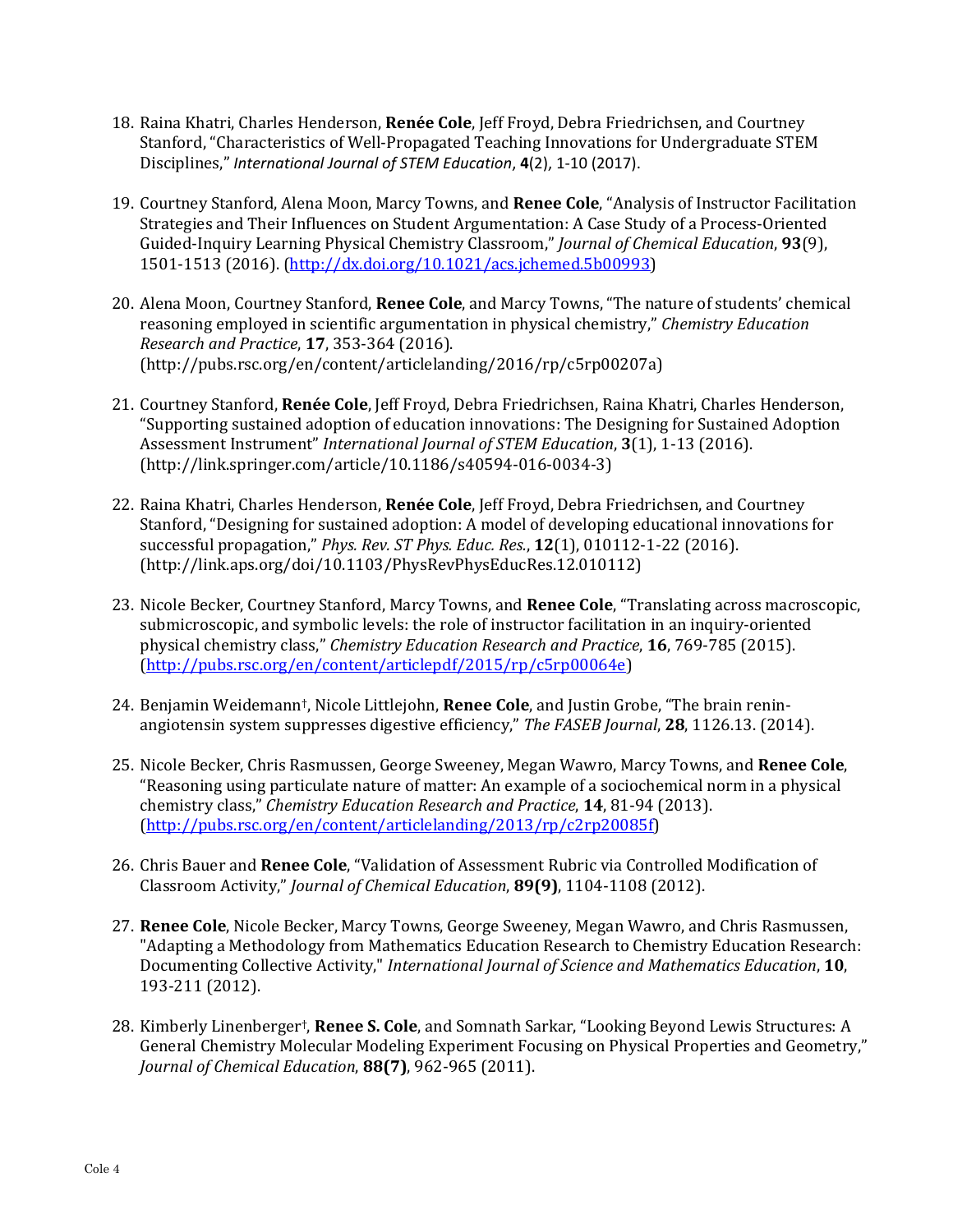29. Philip R. Burkholder, **Renee S. Cole**, and Gordon H. Purser, "Using Molecular Dynamics Simulation to Reinforce Student Understanding of Intermolecular Forces," *Journal of Chemical Education*, **85(8)**, 1071-1077 (2008).

Note: This article was selected as the cover feature.

- 30. Christopher F. Bauer, John V. Clevenger, **Renée S. Cole**, Loretta L. Jones, Paul B. Kelter, Maria T. Oliver-Hoyo, and Barbara A. Sawrey, "Hiring and Promotion in Chemical Education: A Task Force Report," *Journal of Chemical Education*, **85(7)**, 898-901 (2008). (*Invited)*
- 31. Scott E. McKay, Timothy Robbins†, and **Renée S. Cole**, "Modern Sport and Chemistry: What a Golf Fanatic Should Know," *Journal of Chemical Education*, **85(10)**, 1319 (2008). (*Invited)*
- 32. **Renée S. Cole** and John B. Todd, "Effects of web-based multimedia homework with immediate rich feedback on student learning in general chemistry" *Journal of Chemical Education*, **80(11)**, 1338- 1343 (2003).
- 33. **Renée S. Cole** and Roger Frech, "Characterization of the sodium sulfate-sodium phosphate system" *Journal of Molecular Structure*, **643**, 101-107 (2002).
- 34. Guinevere A. Giffin†, Steven R. Boone, **Renée S. Cole**, Scott E. McKay and Robert Kopitzke, "Modern Sport and Chemistry: What a chemically aware sports fanatic should know" *Journal of Chemical Education* **79(7)**, 813-819 (2002). Note: This article was selected as the cover feature.
- 35. Renée Cole, "Chemistry, Teaching, and WebCT" *Journal of Chemical Education* **77(7)**, 826-827 (2000). **(***Invited***)**
- 36. **R. S. Cole** and Roger Frech, "Spectroscopic characterization of pure and cation-stabilized sodium phosphate" *Journal of Chemical Physics* **112(9)**, 4251-4261 (2000).
- 37. Roger E. Frech, **Renee S. Cole** and Gamini Dharmasena, "Raman spectroscopic studies of Y2(SO4)3 substitution in LiNaSO4 and LiKSO4," *J. Solid State Chem.*, **105**, 151-160 (1993).
- 38. David P. Smith, Jamie R. Strickler, Steven D. Gray, Michael A. Bruck, **Renee S. Holmes** and David E. Wigley, "Early-transition-metal-mediated [2+2+2] cycloadditions: formation and fragmentation of a reactive metallocyclopentadiene and its direct conversion to  $\eta^6$ -arene and  $\eta^2$ -pyridene complexes of tantalum," *Organometallics*, **11**, 1275-1288 (1992).

## **Peer‐reviewed Book Chapters**

- 1. Andrea Van Wyk, Rebecca Hunter, Lisa S. Ott, **Renee S. Cole**, and Kimberley A. Frederick, "Supporting Student Inquiry and Engagement in the Analytical Lab: Pilot Studies from Three Institutions," in *Active Learning in the Analytical Chemistry Curriculum*, Editors Thomas Wenzel, Jill Robinson, and Michelle Kovarik, (in press). (invited)
- 2. Renee Cole, "Sustaining the Adoption of Active Learning," in *Active Learning in the Analytical Chemistry Curriculum*, Editors Thomas Wenzel, Jill Robinson, and Michelle Kovarik, (in press). (invited)
- 3. Ian Brown, Thomas Wenzel, and **Renee Cole**, "Supporting faculty in adopting active learning pedagogies," in *Best Practices in Chemistry Teacher Education*. Editor: Sarah Boesdorfer. Oxford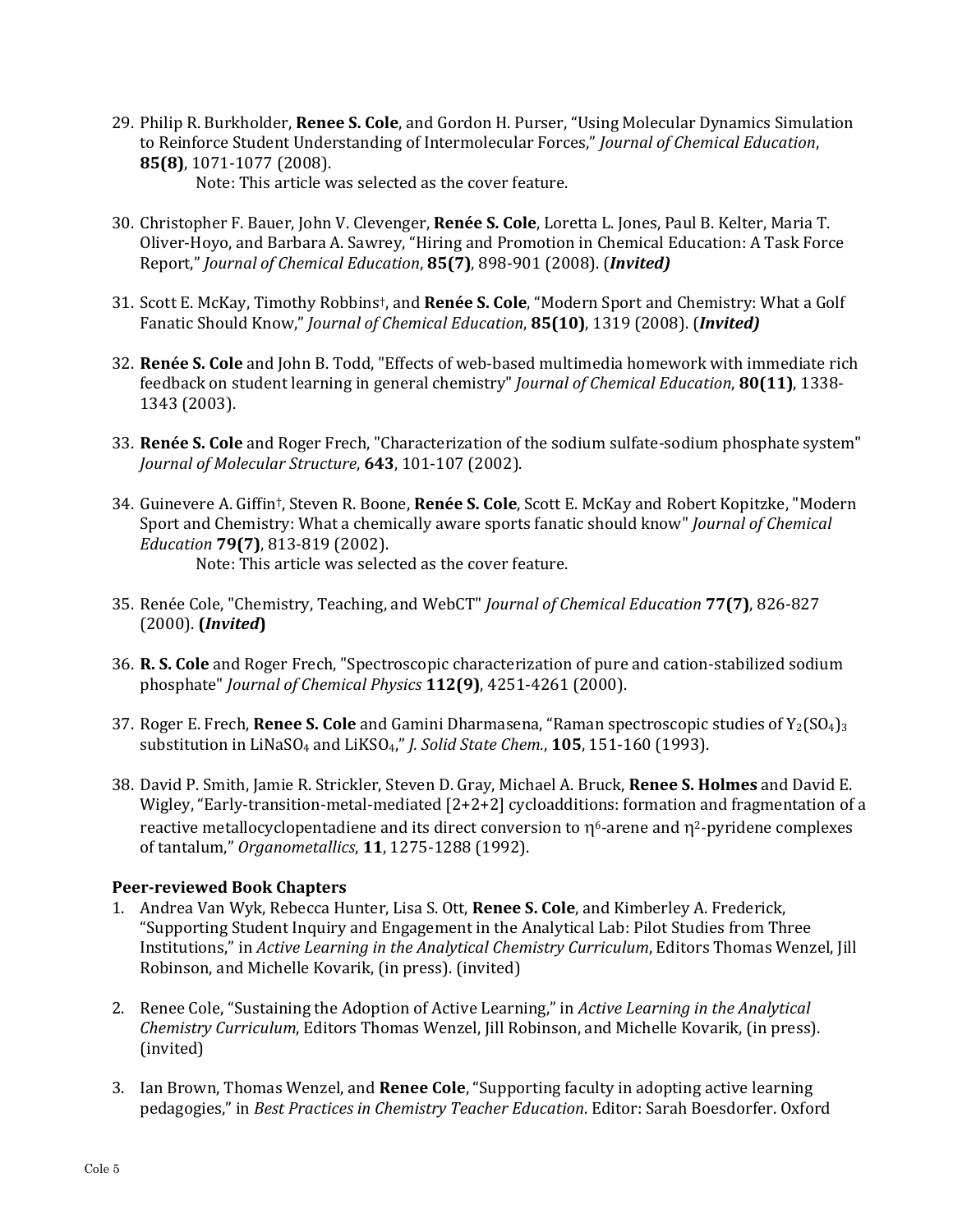University Press, 2019, pp. 135-148. (invited)

- 4. **Renee Cole** and Tricia Shepherd, "Making Sense of Mathematical Relationships in Physical Chemistry," in *It's Just Math: Research on Students' Understanding of Chemistry and Mathematics*. Editors: Marcy Towns, Kinsey Bain, and Jon-Marc Rodriguez, Oxford University Press, 2019, pp. 173-186. (invited)
- 5. **Renee Cole**, Gil Reynders, Suzanne Ruder, Courtney Stanford, and Juliette Lantz, "Constructive alignment beyond content: Assessing professional skills in student group interactions and written work," in *Research into Practice in Chemistry Education ‐ Selected Contributions from the 25th IUPAC International Conference on Chemistry Education 2018*. Editors: Madeleine Schultz, Siegbert Schmid, and Gwen Lawrie, Springer, 2019, pp. 203-222. (invited)
- 6. **Renee Cole**, Juliette Lantz, and Suzanne Ruder, "PO: The Process," in *POGIL: An Introduction to Process Oriented Guided Inquiry Learning for Those Who Wish to Empower Learners.* Editor: Shawn Simonson, Stylus Publishing, Sterling, VA. 2019, pp. 42-68. (invited)
- 7. Marcy Towns, **Renee Cole**, Alena Moon, and Courtney Stanford, "Argumentation in physical chemistry," in *Argumentation in Chemistry Education: Research, Policy and Practice.* Editor: Sibel Erduran, Royal Society of Chemistry. 2019, pp. 247-274. (invited)
- 8. Courtney Stanford, Alena Moon, Marcy Towns, and **Renee Cole**, "The impact of guided inquiry materials on student representational level understanding of thermodynamics," in *Engaging Students in Physical Chemistry* (ACS Symposium Series). Editors: Craig Teague and David Gardner, Oxford University Press. 2018, pp. 141-168. (invited)
- 9. Renee Cole, "Using chemistry education research to inform teaching strategies and design of instructional materials," in *Chemistry Education: Best Practices, Opportunities, and Trends*, Editors: Javier Garcia-Martinez and Elena Serrano-Torregrosa, Wiley-VCH: Weinheim, Germany, 2015, pp. 151-180. (invited)
- 10. **Renee Cole**, Nicole Becker, and Courtney Stanford, "Discourse analysis as a tool to examine teaching and learning in the classroom," in *Tools of Chemistry Education Research* (ACS Symposium Series), Editors: Diane Bunce and Renee Cole, Oxford University Press, 2014, pp. 61-81.
- 11. **Renee Cole** and Diane Bunce, "An introduction to the tools of chemistry education research," in *Tools of Chemistry Education Research* (ACS Symposium Series), Editors: Diane Bunce and Renee Cole, Oxford University Press, 2014, pp. 1-7.
- 12. Diane Bunce and **Renee Cole**, "Using this book to get started on your own research," in *Tools of Chemistry Education Research* (ACS Symposium Series), Editors: Diane Bunce and Renee Cole, Oxford University Press, 2014, pp. 335-341.
- 13. Renee Cole, "Representing Chemical Equations and Stoichiometry," in AP Chemistry: Implementing Guided Inquiry Activities in the AP Chemistry Classroom, Editors: Thomas Greenbowe and Marian DeWane, The College Board; New York, NY, 2013, pp. 9-16, 39-44.
- *14.* **Renee S. Cole** and Christopher F. Bauer, "Assessing Your Implementation of POGIL," in *Process‐ Oriented Guided‐Inquiry Learning* (ACS Symposium Series), Editor: Richard Moog, Oxford University Press, 2008, pp 213-225*.*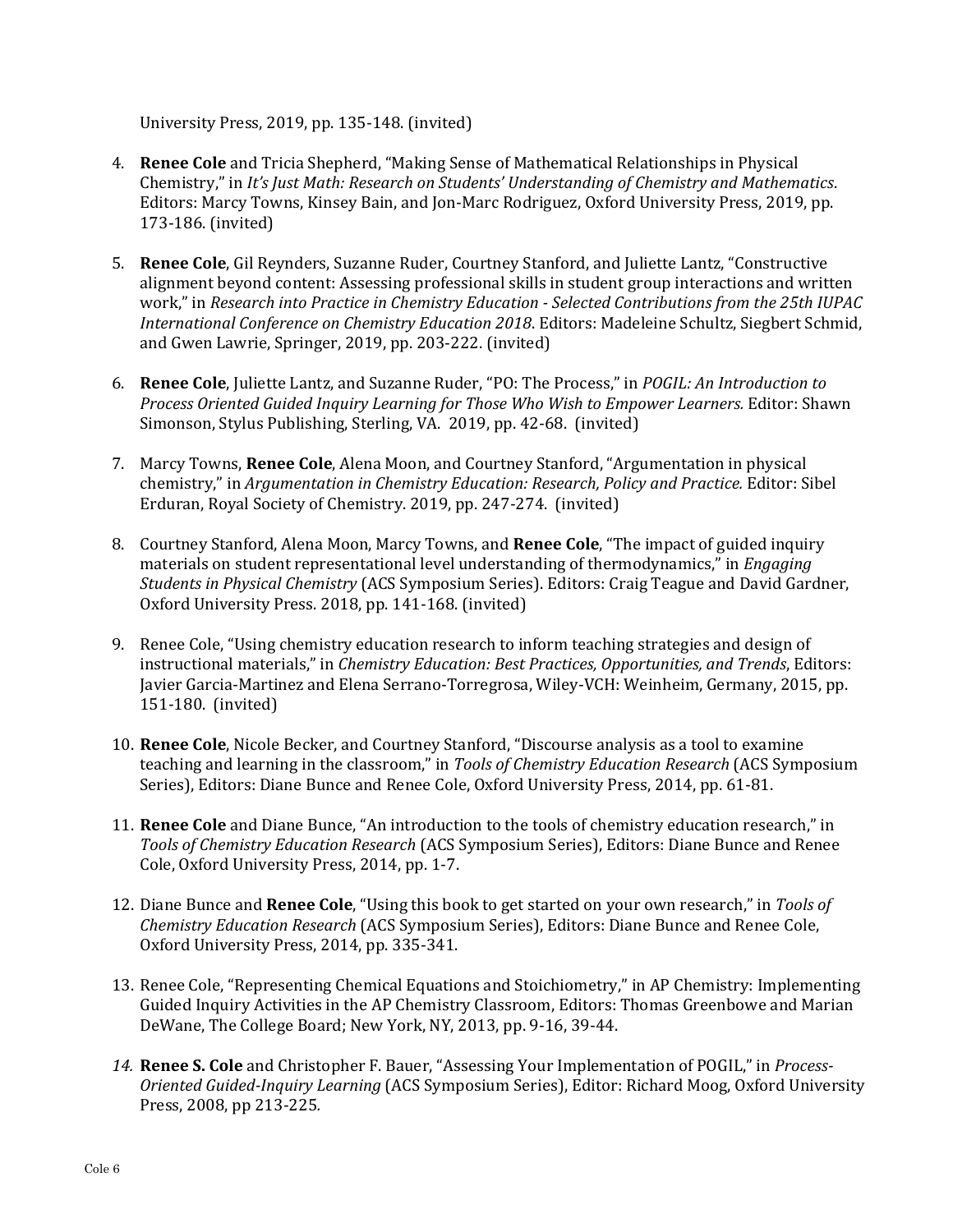- 15. Diane M. Bunce and **Renee S. Cole**, "Using This Book to Find Answers to Chemical Education Research Questions" in *Nuts and Bolts of Chemical Education Research* (ACS Symposium Series), Editors: Diane M. Bunce and Renee S. Cole, Oxford University Press, 2007, pp 1-10.
- 16. Christopher F. Bauer, **Renee S. Cole**, and Mark F. Walter, "Assessment of Student Learning: Guidance for Instructors," in *Nuts and Bolts of Chemical Education Research* (ACS Symposium Series), Editors: Diane M. Bunce and Renee S. Cole, Oxford University Press, 2007, pp 183-201.
- 17. Scott E. McKay and **Renee S. Cole**, "An Undergraduate Interdisciplinary Course in Computational and Theoretical Chemistry: Two Approaches Are Better Than One.**"** in *Developing and Sustaining a Research‐Supportive Curriculum: A Compendium of Successful Practices*; Editors: Kerry Karukstis and Timothy Elgren; Learning through Research Series, Council on Undergraduate Research: Washington, D.C., 2007.

#### **Refereed Conference Proceedings**

- 1. **Renee Cole**, Juliette Lantz, Suzanne Ruder, Gilbert Reynders, and Courtney Stanford, "Enhancing learning by assessing more than content knowledge," Paper presented at 2018 ASEE Annual Conference & Exposition, Salt Lake City, UT. (2018) (https://peer.asee.org/29991)
- 2. Victoria Matthew, Jeffrey Froyd, Raina Khatri, Thomas Katona, Robby Sanders, Bonnie Bachman, **Renee Cole**, John Lovitt, Melissa Geist, Charles Henderson, Debra Friedrichsen, Phil Weilerstein, "Institutionalizing campus innovation and entrepreneurship programming by optimizing a faculty grantmaking process: A case study," Paper presented at 2017 ASEE Annual Conference & Exposition, Columbus, OH. (2017) (https://peer.asee.org/28539.)

\*\* Awarded 2<sup>nd</sup> Best Research Paper for the Entrepreneurship & Engineering Innovation Division\*\*

- 3. Raina Khatri, Charles Henderson, **Renée Cole**, Jeff Froyd, Debra Friedrichsen, and Courtney Stanford, "Characteristics of Well-Propagated Undergraduate STEM Teaching Innovations," 2015 PERC Proceedings, edited by A. D. Churukian, D. L. Jones, and Lin Ding, p. 167-170 (2016). (http://www.compadre.org/per/items/detail.cfm?ID=13862)
- 4. Raina Khatri, Charles Henderson, **Renée Cole**, and Jeff Froyd, "Learning About Educational Change Strategies: A Study of the Successful Propagation of Peer Instruction," 2014 PERC Proceedings, edited by P. V. Engelhardt, A. D. Churukian, and D. L. Jones, p. 131-134 (2015). (http://www.compadre.org/per/items/detail.cfm?ID=13466)
- 5. Raina Khatri, Charles Henderson, **Renée Cole**, and Jeff Froyd, "Over One Hundred Million Simulations Delivered: A Case Study of the PhET Interactive Simulations," 2013 PERC Proceedings, edited by P. V. Engelhardt, A. D. Churukian, and D. L. Jones. p. 205-208 (2014). (http://www.compadre.org/per/items/detail.cfm?ID=13163)
- 6. Raina Khatri, Charles Henderson, **Renee Cole**, and Jeff Froyd, "Successful propagation of educational innovations: Viewpoints from principal investigators and program officers," Proceedings of the 2012 Physics Education Research Conference, AIP Conference Proceedings, Volume 1513, p. 218-221 (2013) (http://www.compadre.org/per/items/detail.cfm?ID=12817)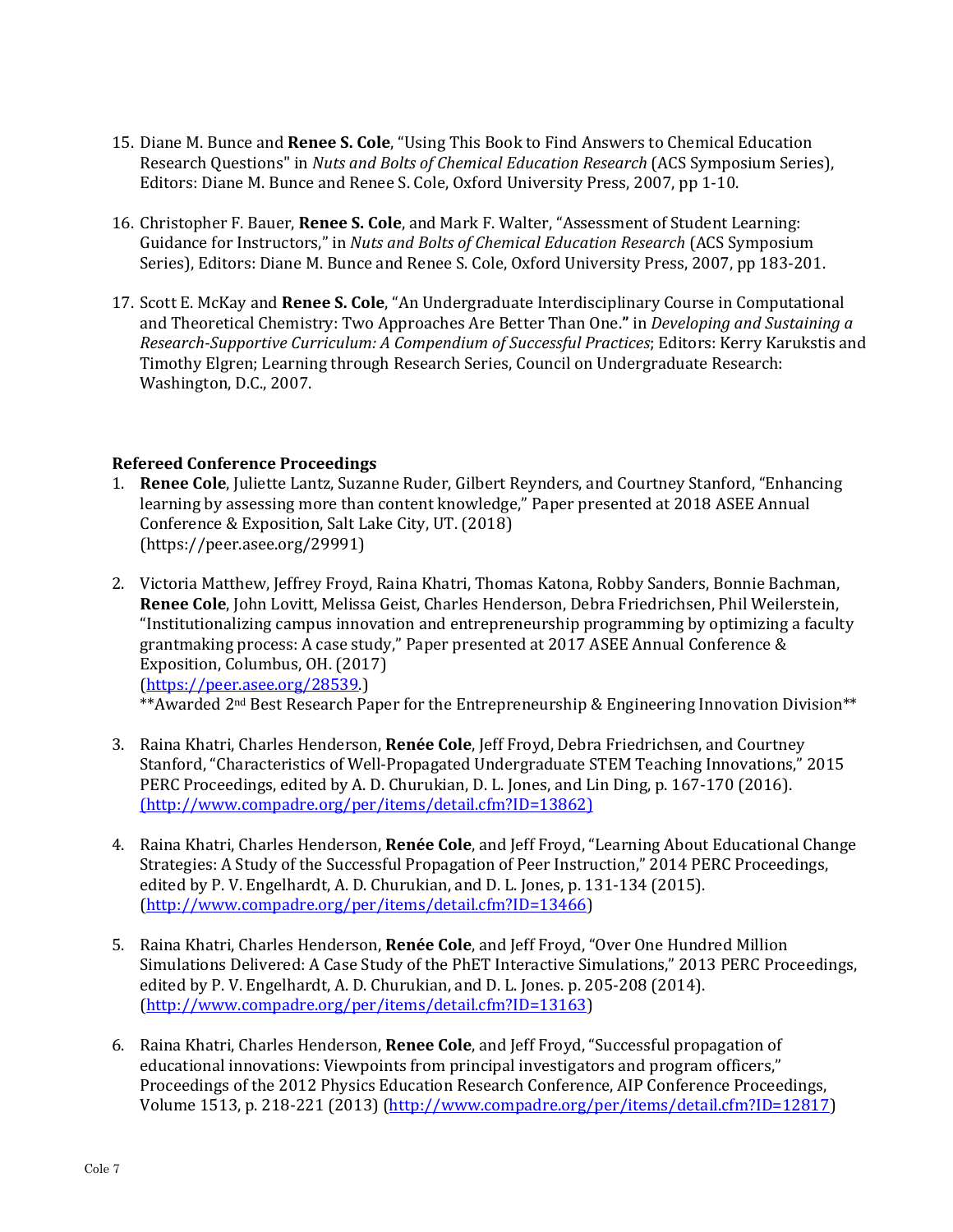7. Lowell R. Matthews, Edward T. Knobbe, Gamini Dharmasena, **Renée S. Cole** and Roger E. Frech, "Spectrofluorimetric characterization of an ionic conductor: Sodium sulfate high-temperature phases doped with europium(III)," *Materials Research Symposium Proceedings*, **369**, 475-480 (1995).

#### **Books**

Charles Henderson, **Renee Cole**, Jeff Froyd, Debra Friedrichsen, Raina Khatri, and Courtney Stanford (2015). *Designing educational innovations for sustained adoption: A how‐to guide for education developers who want to increase the impact of their work*. Kalamazoo, MI: Increase the Impact.

#### **Edited Books**

*Tools of Chemistry Education Research* (ACS Symposium Series), Editors: Diane M. Bunce and Renee S. Cole, American Chemical Society, 2014.

*Nuts and Bolts of Chemical Education Research* (ACS Symposium Series), Editors: Diane M. Bunce and Renee S. Cole, American Chemical Society, 2007.

#### **Other Publications**

Henderson, C., Cole, R., Froyd, J., & Khatri, R. (2012). Five Claims about Effective Propagation, A White Paper prepared for January 30-31, 2012 meetings with NSF TUES Program Directors. http://homepages.wmich.edu/~chenders/Publications/2012WhitePaperFiveClaims.pdf

#### **Educational Materials**

Lantz, J.; Cole, R.; Bauer, C.; Cornely, K.; Dalton, C.; Falke, A.; Fischer-Drowos, S.; Fish, C.; Langhus, D.; Riter, R.; Salter, C.; Walczak, M., *Analytical Chemistry: A Guided Inquiry Approach ‐ Instrumental Analysis Collection*. John Wiley & Sons: 2015.

Lantz, Julie; Cole, Renee; Bauer, Chris; Dalton, Christine; Falke, Anne; Fischer-Drowos, Shirley; Fish, Caryl; Langhus, David; Riter, Ruth; Salter, Carl; Walczak, Mary. *Analytical Chemistry: A Guided Inquiry Approach: Quantitative Analysis Collection*. John Wiley & Sons: 2014.

Renée S. Cole and Steven Boone, WebCT-based Instructor Resources to support *Chemistry, 7th Edition* by Raymond Chang, McGraw Hill: Boston, 2002.

#### **Book Reviews**

Renée S. Cole, "Book Review of Misconceptions in Chemistry: Addressing Perceptions in Chemical Education," *Journal of Chemical Education*, **88(4)**, 386 (2011).

| елісі паг                |         |                     |                                                              |         |
|--------------------------|---------|---------------------|--------------------------------------------------------------|---------|
| Agency                   | Role    | <b>Grant Number</b> | Amount                                                       | Year    |
| <b>Carver Foundation</b> | $Co-PI$ | N/A                 | \$189,400                                                    | 2020-22 |
| <b>HHMI</b>              | $Co-PI$ | N/A                 | \$75,000                                                     | 2020    |
| <b>NSF DUE IUSE</b>      | PI      | DUE #1915047        | \$428,976 as part of a<br>\$1,404,616 collaborative<br>grant | 2019-23 |
| <b>NSF DRL</b>           | $Co-PI$ | DRL #1661166        | \$1,090,869                                                  | 2017-21 |

#### **Grants Funded External**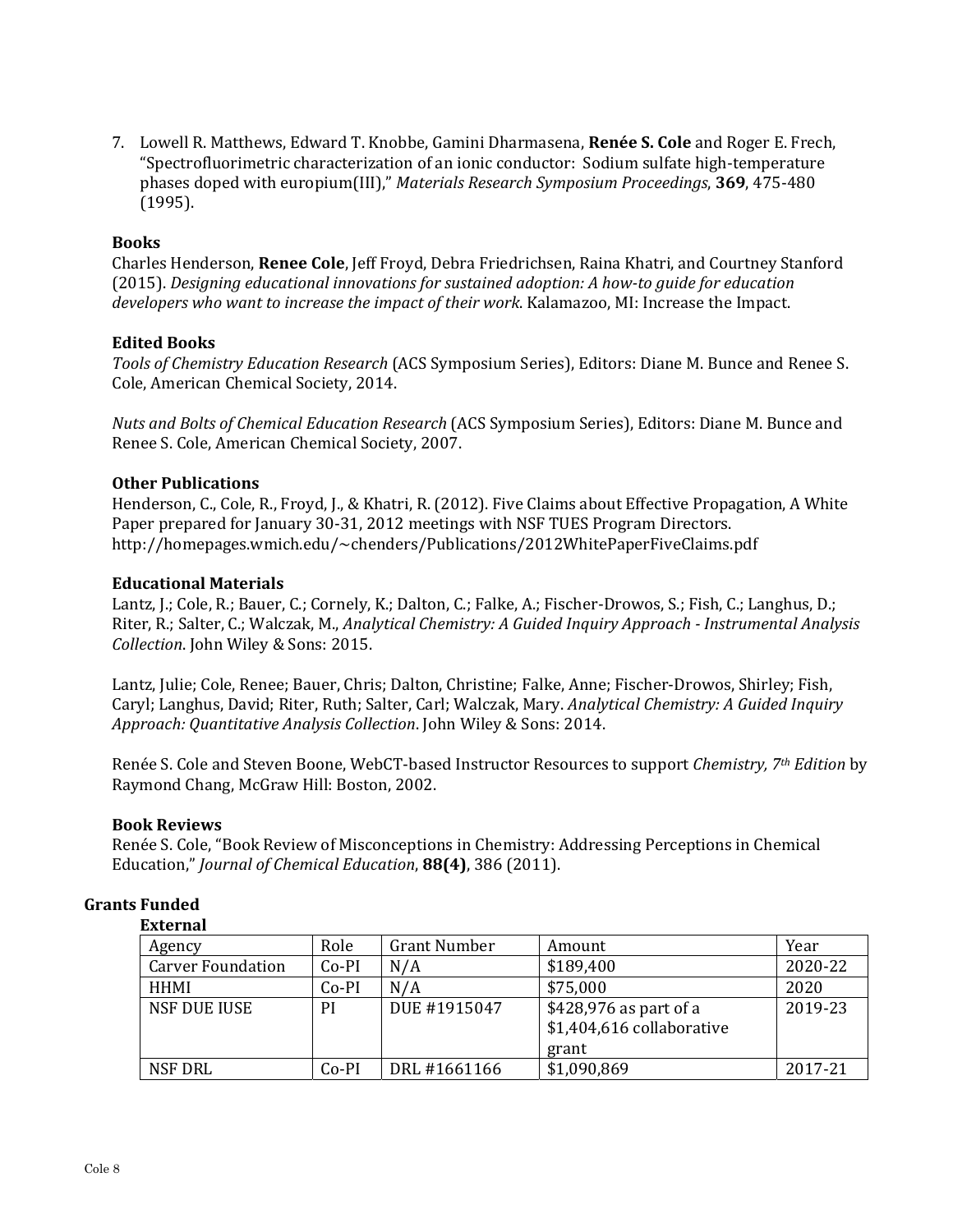| <b>NSF DUE IUSE</b>     | <b>PI</b>     | DUE #1624956 | \$267,930 as part of a          | 2016-19 |
|-------------------------|---------------|--------------|---------------------------------|---------|
|                         |               |              | \$925,000 collaborative grant   |         |
| <b>NSF DUE IUSE</b>     | <b>PI</b>     | DUE #1524965 | \$462,050 as part of            | 2015-21 |
|                         |               |              | \$1,158,885 collaborative       |         |
|                         |               |              | grant                           |         |
| <b>NSF DUE IUSE</b>     | <b>PI</b>     | DUE #1432728 | \$599,942                       | 2014-19 |
| <b>NSF DUE TUES</b>     | PI            | DUE #1236926 | \$185,891 as part of a          | 2012-16 |
|                         |               |              | \$764,880 collaborative grant   |         |
| <b>NSF DUE CCLI</b>     | <b>PI</b>     | DUE #0816792 | \$31,487 as part of a \$150,867 | 2008-10 |
|                         |               |              | collaborative grant             |         |
| <b>NSF DUE CCLI</b>     | $Co-PI$       | DUE #0717492 | \$498,825                       | 2007-13 |
| <b>POGIL Project</b>    | $Co-PI$       | SPUR grant   | \$2500                          | 2006    |
| <b>Flinn Foundation</b> | <sub>PI</sub> |              | \$10,000                        | 2006    |
| <b>NSF DUE CCLI</b>     | PI            | DUE #0411104 | \$79,018                        | 2004-08 |

#### **Internal**

| Program                                       | Role | Amount   | Year      |
|-----------------------------------------------|------|----------|-----------|
| Innovations in<br>Teaching with<br>Technology | PI   | \$33,100 | 2014-2015 |

**Conference Presentations** (presenting author(s) underlined, † indicates undergraduate student)

- 1. Renée Cole and Ian Brown, "Building a community of engaged instructors," George C. Pimentel (2020) Symposium in honor of Thomas Wenzel, American Chemical Society Fall 2021 National Meeting, September 2021. (invited)
- 2. Renee Cole, Juliette Lantz, Kathryn Mauger-Sonnek, Suzanne Ruder, "Strategies for facilitating and assessing transferable skills", STEM for All Video Showcase: Learning from Research and Practice, May 11-18, 2021.
- 3. Renée Cole and Gregory Rushton, "Classroom discourse in active learning environments," A Symposium Honoring the Work of Vicente Talanquer, recipient of the Spring 2021 ACS Award for Achievement in Research for the Teaching and Learning in Chemistry, American Chemical Society Spring 2021 National Meeting, April 2021. (invited)
- 4. Renée Cole, Ian Brown, Tom Wenzel, "Supporting faculty in implementing active learning in analytical chemistry," Active Learning in the Analytical Chemistry Curriculum Symposium, American Chemical Society Spring 2021 National Meeting, April 2021. (invited)
- 5. Renée Cole, "Promoting student engagement and meaningful learning in the classroom," FACSS SciX 2020, October 2020. (invited speaker for featured live stream session)
- 6. Renee Cole, Gil Reynders, Suzanne Ruder, Juliette Lantz, Kathryn Mauger-Sonnek, "Enhancing Learning by Improving Process Skills in STEM", STEM for All Video Showcase: Learning from Research and Practice, May 5-12, 2020. (https://stemforall2020.videohall.com/presentations/1659)
- 7. Renée Cole, "Going beyond content knowledge: Aligning outcomes, activities, and assessment that promote skill development," Chicago Symposium Series - Excellence in Teaching Mathematics and Science: Research and Practice, February 2020. (invited plenary speaker)
- 8. Renée Cole, Efpraxia Kartsonaki, Gwendolyn Lawrie, "Assessment of student reasoning and interactions during online synchronous chats," Chemical Education with a Focus on Online Chemical Education Symposium, 54th Midwest Regional ACS Meeting, Wichita, KS, 2019. (invited)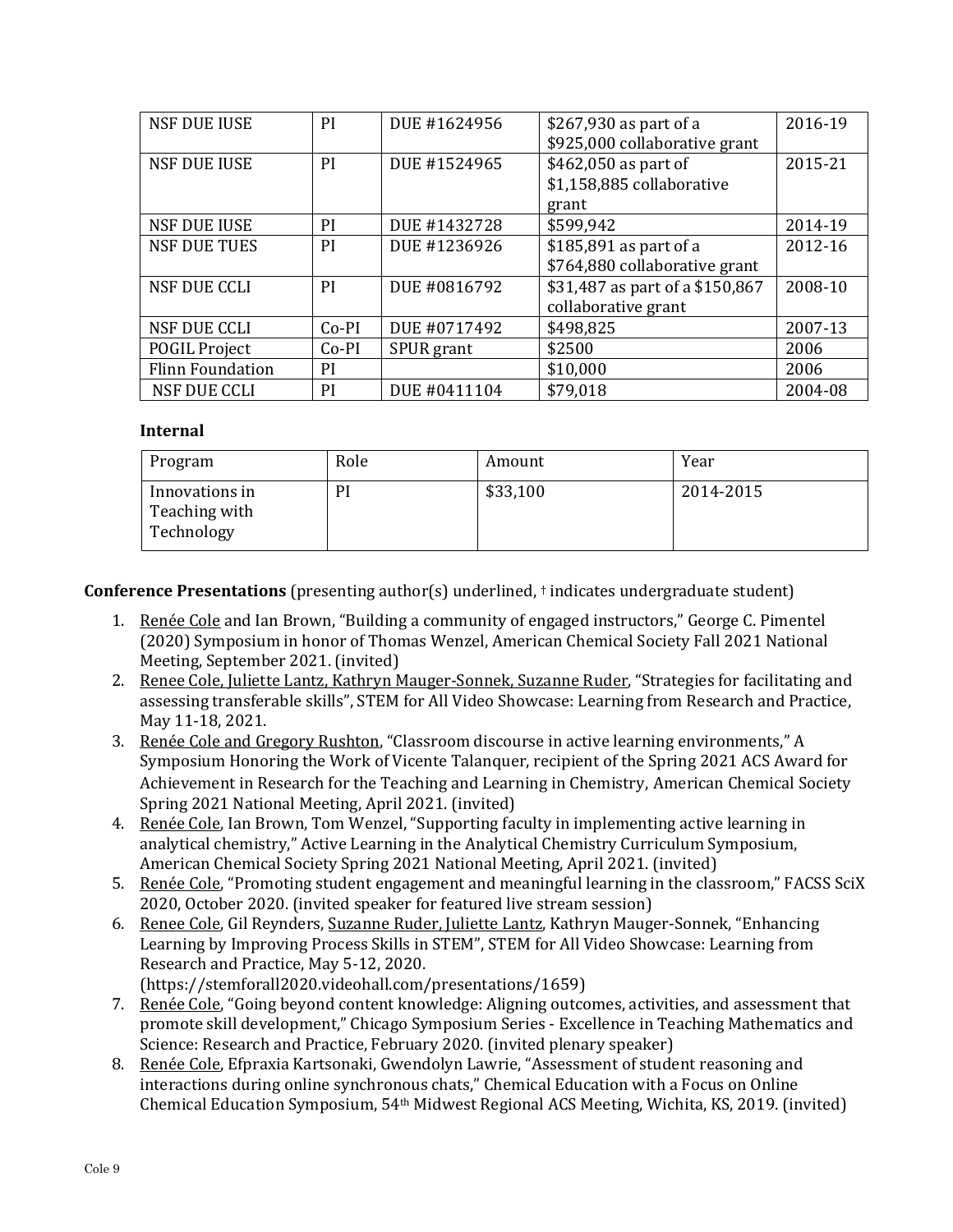- 9. Renée Cole, "Promoting productive student discourse in chemistry," Chemistry Education Research and Practice Gordon Research Conference, Lewiston, ME, June 2019. (invited plenary speaker)
- 10. Renée Cole, "Analysis of classroom discourse," Methods in Chemistry Education Research Meeting, Edinburgh, Scotland, May 2019. (invited plenary speaker)
- 11. Renée Cole, "Enhancing learning by promoting and assessing more than content knowledge," SABER West 2019, Irvine, CA, January 2019. (invited plenary speaker)
- 12. Renée Cole, Gilbert Reynders, Juliette Lantz, and Suzanne Ruder, "Assessing more than content knowledge: Aligning instruction that values practical skills," in Measurement & Evidence in Chemistry Education Symposium, 53rd Midwest Regional ACS Meeting, Ames, IA, 2018. (invited)
- 13. Renée Cole and Scott Lewis, "Contributing to the chemistry education research community across varying academic settings," Supporting the Growth & Impact of the Chemistry Education Research Community Symposium, 25th Biennial Conference on Chemical Education, Notre Dame, IN, 2018. (invited)
- 14. Renée Cole, "Characterizing the nature of classroom discourse," Qualitative Research in Chemical Education: The Pursuit of Whys & Hows Symposium, 25th Biennial Conference on Chemical Education, Notre Dame, IN, 2018. (invited)
- 15. Renée Cole and Jennifer Schmidt-McCormack, "Using instructional videos to improve student experiences and practices in upper-level laboratories," Joining the dots in laboratory learning Symposium, 25th IUPAC International Conference on Chemistry Education, Sydney, AU, 2018. (invited)
- 16. Renée Cole, Juliette Lantz, Suzanne Ruder, Courtney Stanford, and Gilbert Reynders, "Enhancing learning by assessing more than content knowledge," Translating assessment into the next dimension Symposium, 25th IUPAC International Conference on Chemistry Education, Sydney, AU, 2018.
- 17. Renée Cole, Juliette Lantz, Suzanne Ruder, Courtney Stanford, and Gilbert Reynders, "Enhancing learning by assessing more than content knowledge," NSF Grantees Poster Session, 125th American Society for Engineering Education Conference, Salt Lake City, UT, 2018. (invited)
- 18. Renée Cole and Thomas Wenzel, "Moving faculty from experimentation with to long-term adoption of engaged student learning in Analytical Chemistry," Curricular Innovations in Undergraduate Chemical Education Impacted by NSF, 255th American Chemical Society National Meeting, New Orleans, 2018. (invited)
- 19. Ashlie Wrenne and Renée Cole, "Assessing departmental climates for supporting innovative teaching practices," Poster Session Theme II: Supporting, Rewarding, and Building Capacity of STEM Faculty, AAC&U Transforming Undergraduate STEM Education Conference, San Francisco, CA, 2017
- 20. Renée Cole, "Planning for institutional change," Poster Session Theme V: Understanding Effective Strategies for Transforming Institutional Cultures of Undergraduate STEM Reform, AAC&U Transforming Undergraduate STEM Education Conference, San Francisco, CA, 2017
- 21. Juliette Lantz, Renée Cole and Gilbert Reynders, "Strategies for proving feedback to STEM students on intellectual and practical skills," Theme IV Session: Assessment and evidence for high-quality undergraduate STEM learning, AAC&U Transforming Undergraduate STEM Education Conference, San Francisco, CA, 2017
- 22. Renée Cole, Juliette Lantz, Suzanne Ruder, Jennifer Schmidt-McCormack, and Gilbert Reynders, "Enhancing learning by assessing process skills in STEM courses," New Directions in Chemistry Education Symposium, 52nd Midwest Regional ACS Meeting, Lawrence, KS, 2017. (invited)
- 23. Renée Cole and Courtney Stanford, "Facilitation matters: Analysis of instructor facilitation strategies and their influences on student argumentation," Putting CER into Practice: Using Chemistry Education Research to Inform Teaching Strategies Symposium, 254th ACS National Meeting, Washington DC, 2017.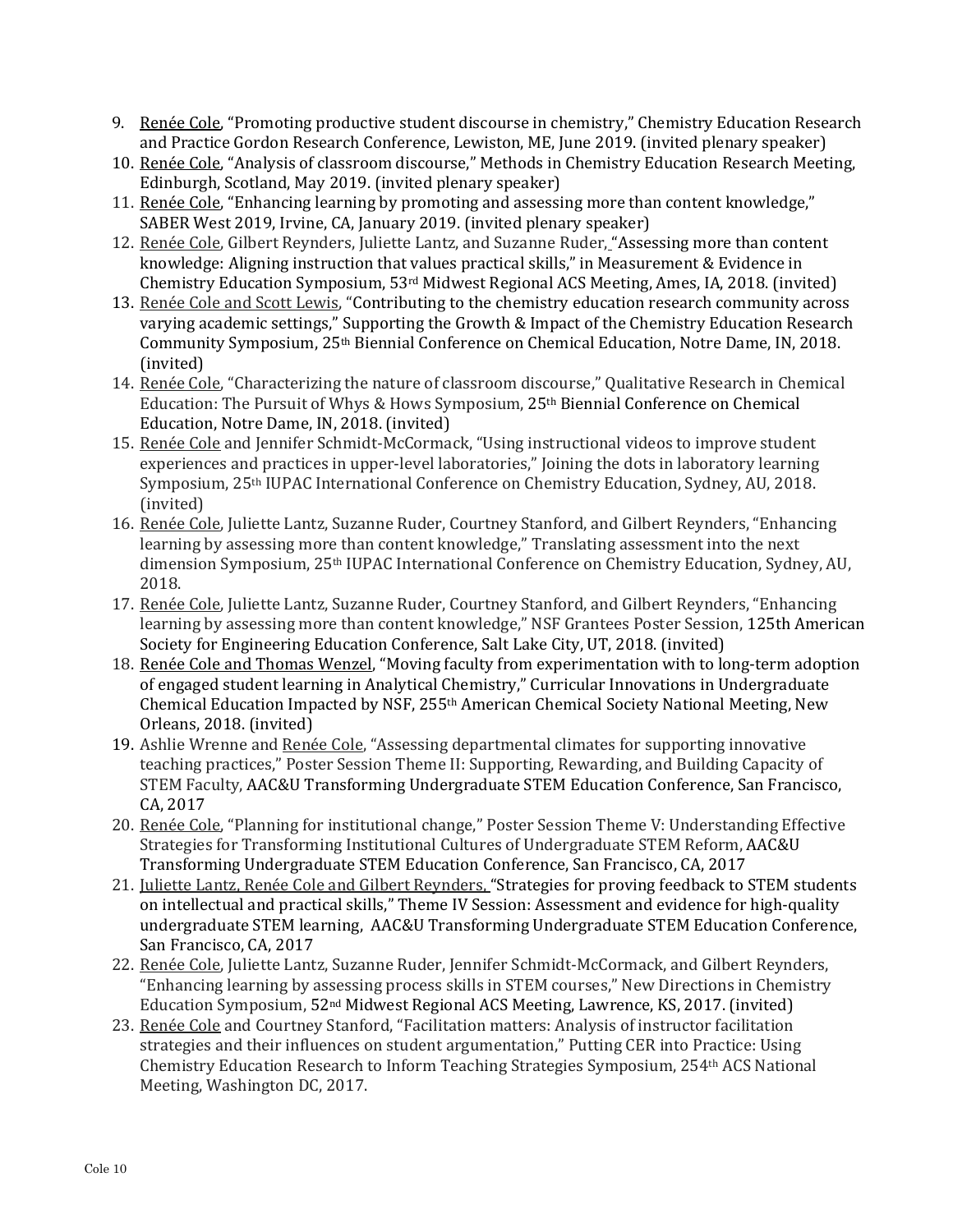- 24. Renée Cole, Suzanne Ruder, Courtney Stanford, Juliette Lantz, and Gilbert Reynders, "Enhancing Learning by Assessing Process Skills in STEM Courses," Assessment Instruments for the ACS-Accredited Degree Program Symposium, 254th ACS National Meeting, Washington DC, 2017.
- 25. Renée Cole, Courtney Stanford, Charles Henderson, Jeff Froyd, Raina Khatri, and Debra Friedrichsen, "Designing for sustained adoption: Shifting from dissemination to propagation," Poster Session, 2017 Conference on Transforming Research in Undergraduate STEM Education, Saint Paul, MN, 2017.
- 26. Renée Cole, Suzanne Ruder, Juliette Lantz, Gilbert Reynders, Jennifer Schmidt-McCormack, and Courtney Stanford, "Enhancing Learning by Assessing Process Skills in STEM Courses," Poster Session, Gordon Research Conference: Chemistry Education Research & Practice, Lewiston, ME, 2017.
- 27. Renée Cole, Juliette Lantz, Suzanne Ruder, Courtney Stanford, Gilbert Reynders, and Jennifer Schmidt-McCormack, "Enhancing Learning by Assessing Process Skills in STEM Courses," Poster Session, 15th Annual POGIL National Meeting, St. Louis, MO, 2017.
- 28. Renee Cole, Courtney Stanford, Alena Moon, Marcy Towns, "Using discourse analysis to inform the design of active learning materials," State of the Art: Applying Chemistry Education Research to Practice Symposium, 253rd ACS National Meeting, San Francisco, CA, 2017. (invited)
- 29. Renee Cole, Courtney Stanford, Alena Moon, Marcy Towns, "Engaging students in connecting representational levels for better understanding of thermodynamics," Engaging Students in Physical Chemistry Symposium, 253rd ACS National Meeting, San Francisco, CA, 2017. (invited)
- 30. Renee Cole, "I will go out having learned something: Reflections on student learning in physical chemistry," ACS Award for Achievement in Research for the Teaching & Learning of Chemistry: Symposium in honor of Marcy H. Towns, 253rd ACS National Meeting, San Francisco, CA, 2017. (invited)
- 31. Renee Cole, Jennifer Schmidt-McCormack, Marc Muniz, and Scott Shaw, "Using instructional videos to improve student experiences and practices in upper-division laboratories," Chemical Education Symposium, 51st Midwest Regional ACS Meeting, Manhattan, KS, 2016. (invited)
- 32. Sally Hunnicutt, Renee Cole, and Marc Muniz, "Which apple is best for fruit salad: A guided inquiry enzyme kinetics experiment," Engaging Students in Physical Chemistry Symposium, 24th Biennial Conference on Chemical Education, Greeley, CO, 2016.
- 33. Suzanne Ruder, Renee Cole, and Juliette Lantz, "Enhancing learning by improving process skills in STEM: Development of materials," Student-centered Learning with a Focus on Improving Process Skills in the Classroom and Laboratory Symposium, 24th Biennial Conference on Chemical Education, Greeley, CO, 2016.
- 34. Caryl Fish, Jennifer Schmidt-McCormack, Anne Falke, and Renee Cole, "Assessing process skills using student open-ended exams in analytical chemistry," Student-centered Learning with a Focus on Improving Process Skills in the Classroom and Laboratory Symposium, 24th Biennial Conference on Chemical Education, Greeley, CO, 2016.
- 35. Renee Cole, Samuel Van Horne, and Jaime Emberger, "TILE: Tranform, interact, learn, and engage for success in STEM education," Poster Session, Envisioning the Future of Undergraduate STEM Education (EnFUSE): Research and Practice Conference, Washington, DC, 2016.
- 36. Renee Cole, Jaime Emberger, and Samuel Van Horne, "TILE: Tranform, interact, learn, and engage for success in STEM education," Curricular Innovations in Undergraduate Chemical Education Impacted by NSF Symposium, 250th ACS National Meeting, San Diego, CA, 2016. (invited)
- 37. Renee Cole, "Facilitating and assessing process skills in the classroom," George C. Pimentel Award in Chemical Education Symposium in honor of Richard S. Moog, 250th ACS National Meeting, San Diego, CA, 2016. (invited)
- 38. Suzanne Ruder, Renee Cole, Juliette Lantz, "Developing materials to assess process skills in active learning classrooms," Process Oriented Guided Inquiry Learning (POGIL) Symposium, 250th ACS National Meeting, San Diego, CA, 2016. (invited)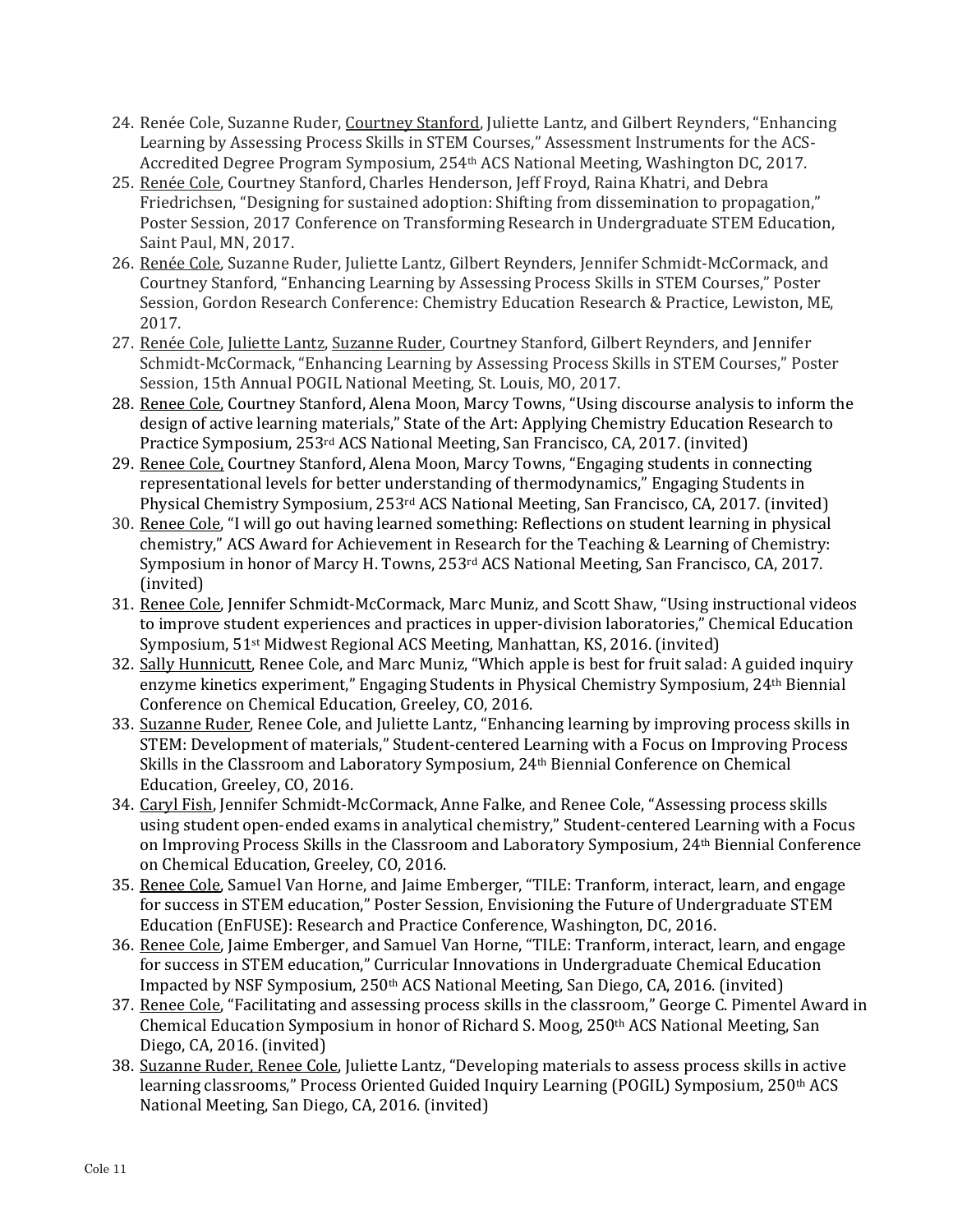- 39. Renee Cole and Courtney Stanford, "Supporting student understanding of chemistry through the use of guided inquiry materials and instructor facilitation," Active and Inquiry Learning in the Chemistry Classroom and Laboratory Symposium, Pacifichem 2015, Honolulu, HI, 2015.
- 40. Renee Cole, Samuel Van Horne, and Jaime Emberger, "TILE: Transform, interact, learn, and engage for success in STEM education," NSF Programs that Support Undergraduate Education Symposium, 50th Midwest Regional ACS Meeting, St. Joseph, MO, 2015. (invited)
- 41. Renee Cole, Charles Henderson, Jeff Froyd, Courtney Stanford, Raina Khatri, and Debra Gilbuena, "Increasing the Impact of Educational Innovations", Poster Session, Gordon Research Conference : Chemistry Education Research & Practice, Lewiston, ME, 2015.
- 42. Renee Cole and Sally Hunnicutt, "How to make the most appealing fruit salad: An inquiry-based enzyme kinetics physical chemistry laboratory," Experiments for Physical Chemistry Laboratory Symposium, 249th ACS National Meeting, Denver, CO, 2015.
- 43. Renee Cole and Courtney Stanford, "Using results from discourse analysis to improve the practice of facilitation in active learning classrooms," Chemistry Education Research Symposium: Connecting Research to Practice, 248th ACS National Meeting, San Francisco, CA, 2014.
- 44. Renee Cole, Courtney Stanford, Jeff Froyd, Raina Khatri, and Charles Henderson, "Increasing the impact of STEM education projects," NSF-Catalyzed Innovation in the Undergraduate Curriculum Symposium, 248th ACS National Meeting, San Francisco, CA, 2014. (invited)
- 45. Renee Cole and Wendy Schatzberg, "Assessment of ANAPOGIL implementations: Insights from analysis of ACS exam, SALG, and CHEMX data, "Chemistry Education Research Symposium, 248th ACS National Meeting, San Francisco, CA, 2014.
- 46. Renee Cole, Chris Bauer, Caryl Fish, and Juliette Lantz, "Student-centered instruction and the assessment of process skills: The evaluation of student work," Student-Centered Learning with a Focus on Improving Process Skills in the Classroom and Laboratory Symposium, 23rd Biennial Conference on Chemical Education, Allendale, MI, 2014. (invited)
- 47. Renee Cole, Charles Henderson, Jeff Froyd, Debbi Gilbuena, Raina Khatri, and Courtney Stanford, "Designing for impact: Recommendations for curriculum developers and change agents," The Role of Education in Responsible Research and Innovation Symposium, 23rd IUPAC International Conference on Chemistry Education, Toronto, Canada, 2014.
- 48. Renee Cole, Juliette Lantz, "The ANAPOGIL Project: Guided inquiry learning in analytical chemistry," Chemistry Education Research: Projects & Applications in Practice Symposium, 23rd IUPAC International Conference on Chemistry Education, Toronto, Canada, 2014.
- 49. Renee Cole, Nicole Becker, and Courtney Stanford, "Discourse analysis as a tool to examine teaching and learning in the classroom," Tools of Chemistry Education Research Symposium, 247th American Chemical Society Meeting, Dallas, TX, 2014. (invited)
- 50. Renee Cole, Nicole Becker, and Marcy Towns, "Collaborative discourse as a way to scaffold students' use of symbolic representations," Creative Approaches to Physical Chemistry Instruction Symposium, 246th American Chemical Society National Meeting, Indianapolis, IN, 2013.
- 51. Courtney Stanford, Renee Cole, Charles Henderson, Jeff Froyd, Raina Khatri, & Debbie Gilbuena, "Increasing the impact of STEM education projects," Chemistry Education Poster Session,  $246<sup>th</sup>$ American Chemical Society National Meeting, Indianapolis, IN, 2013.
- 52. Renee Cole, Courtney Stanford, Charles Henderson, Jeff Froyd, & Raina Khatri, "Increasing the Impact of STEM Education Projects", Poster Session, Chemistry Education Research & Practice Gordon Research Conference, Newport, RI, 2013.
- 53. Renee Cole, Marcy Towns, and Nicole Becker, "Examining student reasoning in physical chemistry," Chemistry Education Research Symposium, 245th American Chemical Society National Meeting, New Orleans, LA, 2013.
- 54. Juliette Lantz & Renee Cole, "A New approach to analytical chemistry: The development of processoriented guided inquiry learning materials, Poster Session, NSF-TUES PI meeting, Washington, DC, January 24, 2013.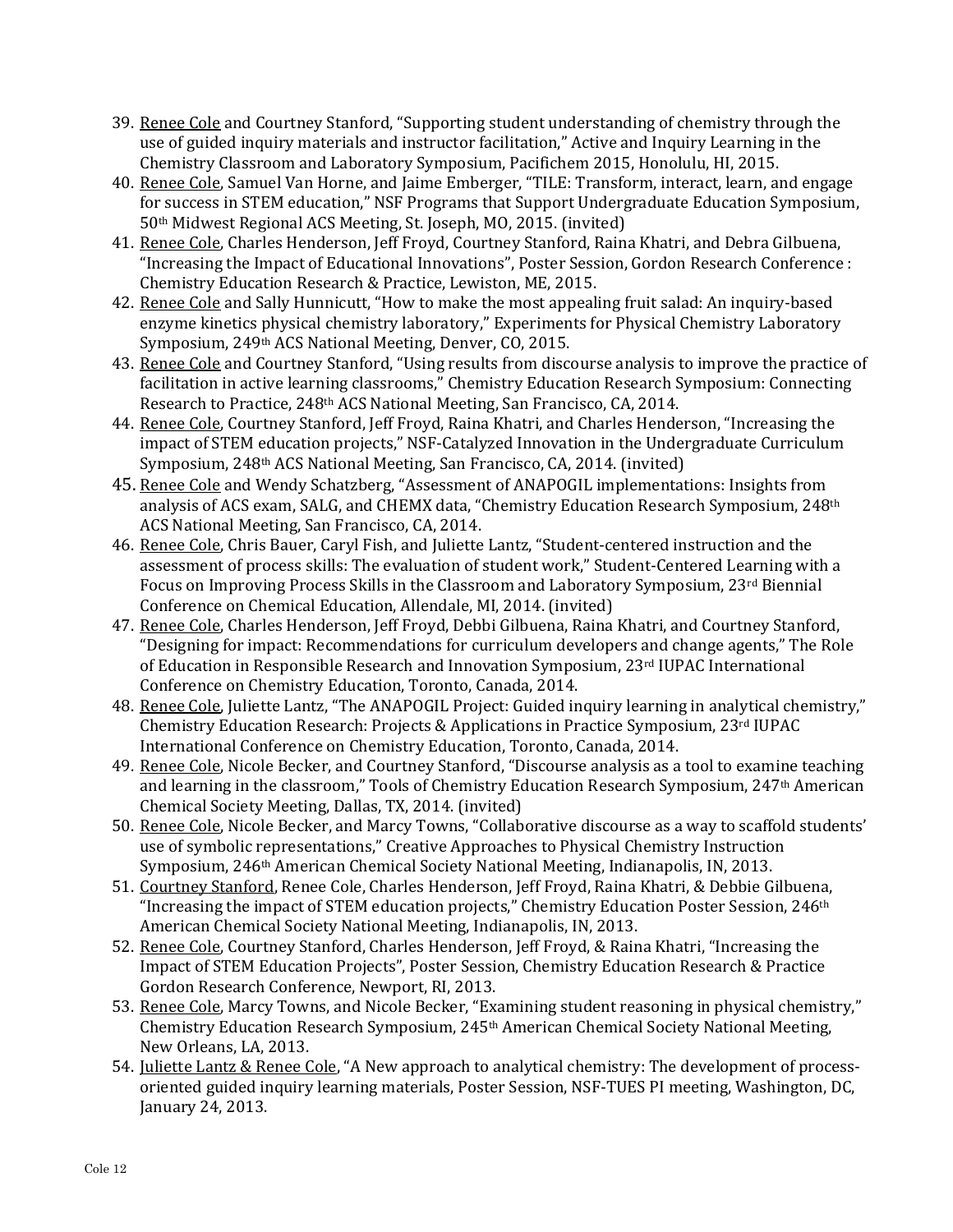- 55. Charles Henderson, Renee Cole, Jeff Froyd, & Raina Khatri, "Collaborative Research: Increasing the Impact of TUES Projects Through Effective Propagation Strategies: A How-To Guide for PIs", Poster Session, NSF-TUES PI meeting, Washington, DC, January 24, 2013.
- 56. Raina Khatri, Charles Henderson, Renee Cole, & Jeff Froyd, "Change is Hard: Improving the Propagation of Educational Innovations," American Association of Physics Teachers 2012 Summer Meeting*,* Philadelphia, PA, 2012.
- 57. Renee Cole, Marcy Towns, and Nicole Becker, "Examining student reasoning in physical chemistry," Chemical Education Research Symposium, 47th ACS Midwest Regional Meeting, Omaha, NE, 2012. (invited)
- 58. Renee Cole, Wendy Schatzberg, and Juliette Lantz, "Quantitative analysis of the ANAPOGIL project," Research in Chemical Education Symposium, 244th American Chemical Society National Meeting, Philadelphia, PA, 2012.
- 59. Renee Cole, Christopher Bauer, Caryl Fish, and Juliette Lantz, "Assessing more than content knowledge," Inquiry in Support of Student Learning: Meaningful Uses of Assessment Data Symposium, 22nd Biennial Conference on Chemical Education, State College, PA, 2012.
- 60. Renee Cole and Juliette Lantz, "The ANAPOGIL project: Incorporating guided inquiry into analytical chemistry," Inquiry-Based Student-Centered Instruction Symposium, 22nd International Conference on Chemistry Education, Rome, Italy, 2012.
- 61. Marcy Towns, Nicole Becker, Renee Cole, "Using discourse to enhance student understanding of physical chemistry," Chemistry Education Research Symposium, 22nd IUPAC International Conference on Chemistry Education, Rome, Italy, 2012.
- 62. Renee Cole, "Using discourse to enhance student understanding in chemistry," Plenary Lecture, Royal Australian Chemical Institute ChemEd 2012 Conference, Adelaide, Australia, 2012. (invited)
- 63. Renee Cole, "Mentoring in the classroom," George C. Pimentel Award in Chemical Education: Symposium in Honor of Diane M. Bunce, 243<sup>rd</sup> American Chemical Society National Meeting, San Diego, CA, 2012. (invited)
- 64. Renee Cole, Marcy Towns, and Nicole Becker, "Using discourse to enhance student understanding of Physical Chemistry," Poster Session, Transforming Education Conference, West Lafayette, IN, 2011.
- 65. Renee Cole, "Using discourse to enhance student understanding in physical chemistry," Adventures in Teaching in Physical Chemistry Symposium, 242<sup>nd</sup> American Chemical Society National Meeting, Denver, CO, 2011.
- 66. Renee Cole, "POGIL in Physical Chemistry," POGIL Across the Curriculum and Around the World Symposium, 43rd IUPAC World Chemistry Congress, San Juan, Puerto Rico, 2011. (invited)
- 67. Juliette Lantz and Renee Cole, "ANAPOGIL project: POGIL in analytical chemistry," POGIL Across the Curriculum and Around the World Symposium, 43rd IUPAC World Chemistry Congress, San Juan, Puerto Rico, 2011. (invited)
- 68. Marcy Towns, Nicole Becker, Renee Cole, Chris Rasmussen, George Sweeney, and Megan Wawro, "Physical chemistry classroom practices: What can Toulmin analysis tell us about discourse in a discussion oriented classroom," Research in Chemical Education Symposium, 241st American Chemical Society National Meeting, Anaheim, CA, 2011.
- 69. Renee Cole, "Designing for Discourse," Process Oriented Guided Inquiry Learning (POGIL): POGIL Across the Curriculum Symposium, 241st American Chemical Society National Meeting, Anaheim, CA, 2011. (also presented as a poster at Sci-Mix)
- 70. Renee Cole, "Strategies for engaging students in learning," Current Issues in Teaching in the Undergraduate Curriculum Symposium, 45th Midwest Regional American Chemical Society Meeting, Wichita, KS, 2010.
- 71. Renee Cole and Juliette Lantz, "ANA-POGIL project: Bringing process oriented guided inquiry learning to analytical chemistry classrooms," Royal Australian Chemical Institute Conference, Melbourne, Australia, 2010.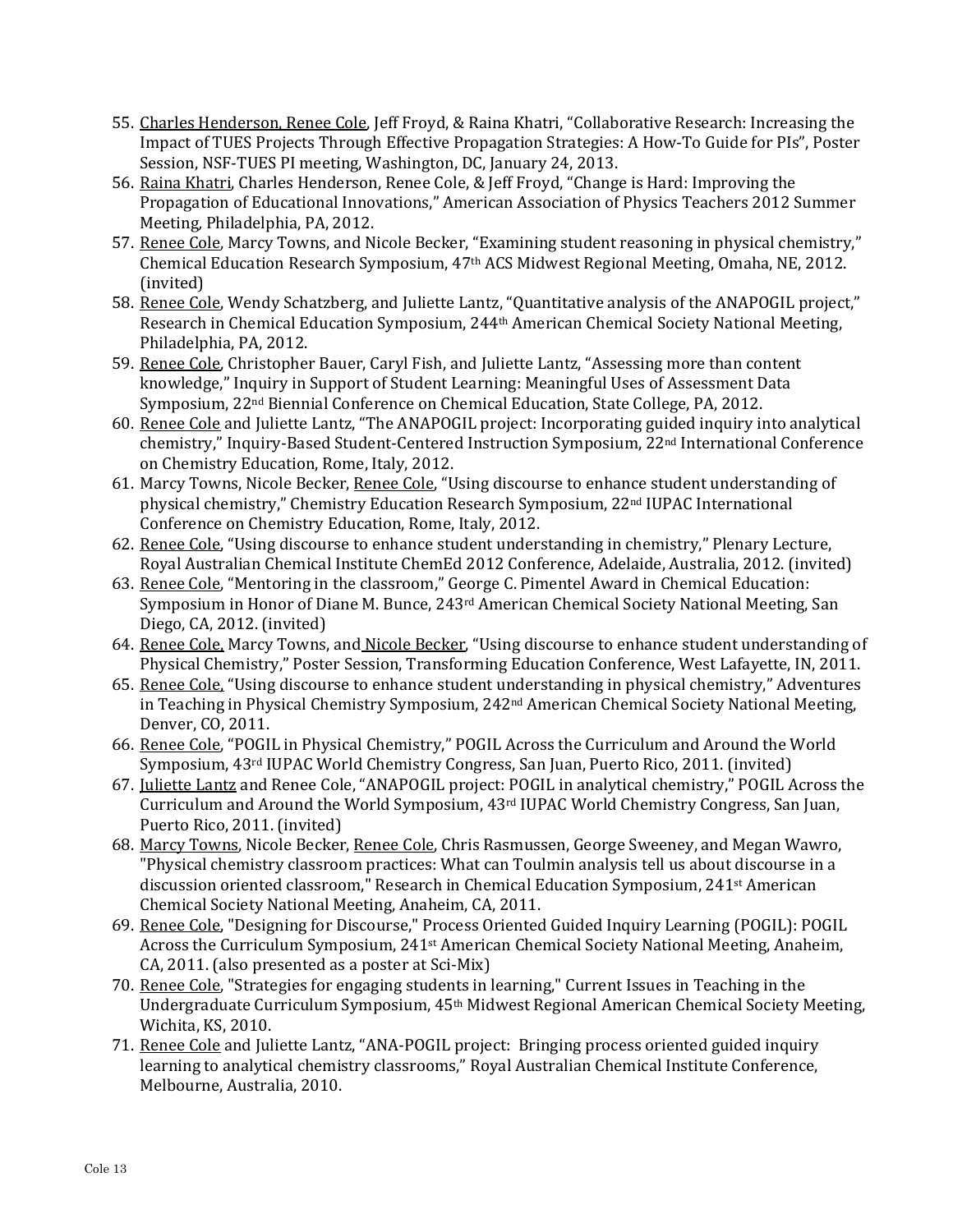- 72. Renee Cole, Marcy Towns, Chris Rasmussen, Nicole Becker, George Sweeney, and Megan Wawro, "Adapting a Methodology for Documenting Collective Growth to an Undergraduate Physical Chemis try Class," Conference on Transforming Research in STEM Undergraduate Education, Orono, ME, 2010. (invited)
- 73. Renee Cole, Marcy Towns, Chris Rasmussen, Nicole Becker, George Sweeney, and Megan Wawro, "Adapting a Methodology for Documenting Collective Growth to an Undergraduate Physical Chemis try Class," 55th Pentasectional Meeting of the American Chemical Society, Norman, OK, 2010. (invited)
- 74. Marcy Towns, Nicole Becker, Renee Cole, Chris Rasmussen, Megan Wawro, and George Sweeney, "Adapting a Methodology for Documenting Collective Growth to an Undergraduate Physical Chemis try Class," NSF Catalyzed Innovations in the Undergraduate Curriculum Symposium, 239th American Chemical Society National Meeting, San Francisco, CA, 2010. (invited)
- 75. Renee Cole, Juliette Lantz, and Chris Bauer, "Insights from the ANAPOGIL project: Challenging the barriers for adopting active learning," Debunking the Myths of Teaching and Learning Symposium, 239th American Chemical Society National Meeting, San Francisco, CA, 2010. (invited)
- 76. Renee Cole and Juliette Lantz, "ANA-POGIL project: Bringing process oriented guided inquiry learning to analytical chemistry classrooms," Advances in Teaching Analytical Chemistry Symposium, 239th American Chemical Society National Meeting, San Francisco, CA, 2010.
- 77. Meagan O'Brien<sup>†</sup> and Renee Cole, "Analysis of ANA-POGIL," Undergraduate Research Poster Session: Chemical Education, 239th American Chemical Society National Meeting, San Francisco, CA, 2010.
- 78. Renee Cole, Marcy Towns, Chris Rasmussen, Nicole Becker, George Sweeney, and Megan Wawro, "Adapting a Methodology for Documenting Collective Growth to an Undergraduate Physical Chemis try Class," Conference on Research in Undergraduate Mathematics Education, Raleigh, NC, 2010.
- 79. Renee Cole, "Connecting Research and Practice," Gordon Research Conference: Chemical Education Research and Practice, Waterville, ME, 2009. (invited plenary speaker)
- 80. Renee Cole and Juliette Lantz, "New approach to analytical chemistry: The development of processoriented guided inquiry learning materials," NSF Catalyzed Innovations in the Undergraduate Curriculum Symposium, 237th American Chemical Society National Meeting, Salt Lake City, UT, 2009. (invited)
- 81. Heather Beers**†** and Renee Cole, "Impact of curricular innovations on spatial ability of chemistry students," Undergraduate Research Poster Session: Chemical Education, 237th American Chemical Society National Meeting, Salt Lake City, UT, 2009.
- 82. Timothy Robbins**†**, Scott McKay and Renee Cole, "Modern sport and chemistry: What a golf fanatic should know," Undergraduate Research Poster Session: Chemical Education, 237th American Chemical Society National Meeting, Salt Lake City, UT, 2009.
- 83. Chris Bauer, Renee Cole, and Karen Anderson, "Reliability and validity of POGIL assessment rubric using controlled modification of a classroom activity," Process-Oriented Guided Inquiry Learning (POGIL) - The POGIL Project: Activities and Assessment Symposium, 237th American Chemical Society National Meeting, Salt Lake City, UT, 2009.
	- + 51 additional presentations prior to 2009

## **Invited Lectures**

54. "Building a Path to Success: Improving learning experiences through constructive alignment of course components," University of Pittsburgh, virtual presentation, September 2021.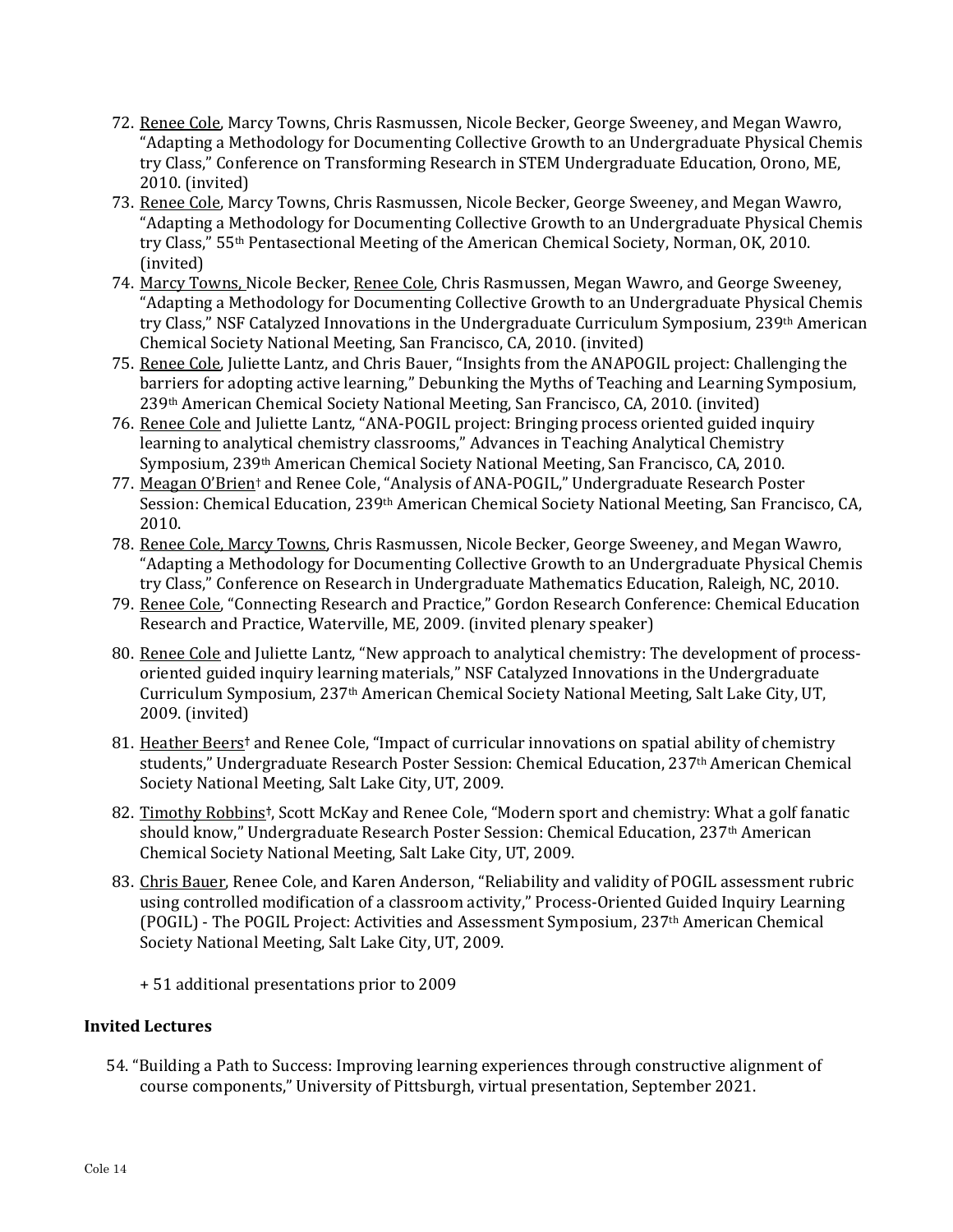- 53. "Enhancing learning by promoting student engagement & development of more than content knowledge," University of Wisconsin – La Crosse, virtual presentation, February 2021.
- 52. "Enhancing learning by developing and assessing more than content knowledge," Missouri University of Science and Technology, virtual presentation, November 2020.
- 51. "Enhancing learning by developing and assessing more than content knowledge," Middle Tennessee State University, virtual presentation, April 2020.
- 50. "Enhancing learning by developing and assessing more than content knowledge," University of Buffalo, Buffalo, NY, February 2020.
- 49. "Enhancing learning by developing and assessing more than content knowledge," University of California-Davis, Davis, CA, February 2020.
- 48. "Assessing more than content knowledge," University of Utah, Salt Lake City, UT, November 2019.
- 47. "Enhancing learning by promoting and assessing more than content knowledge," Georgia State University, Atlanta, GA, October 2019.
- 46. "Enhancing learning by assessing more than content knowledge," University of Leicester, Leicester, England, May 2019.
- 45. "Enhancing learning by assessing more than content knowledge," University of York, York, England, May 2019.
- 44. "Using instructional videos to improve student experiences and practices in upper-level laboratories," University of Washington, Seattle, WA, April 2019.
- 43. "Enhancing learning by assessing more than content knowledge," University of Wisconsin La Crosse, La Crosse, WI, April 2019.
- 42. "Enhancing learning by assessing more than content knowledge," University of Wisconsin-Madison, Madison, WI, October 2018.
- 41. "Planning for success in institutional change," University of North Carolina Charlotte, Charlotte, NC, May 2018.
- 40. "Using discipline-based education research to inform teaching strategies and design of instructional materials," University of North Carolina – Charlotte, Charlotte, NC, May 2018.
- 39. "Using Chemistry Education Research to Inform Teaching Strategies and Design of Instructional Materials to Engage Students in Learning Chemistry," Illinois State University, Normal, IL, April 2018.
- 38. "Enhancing learning by assessing more than content knowledge," Washington and Lee University, Lexington, VA, March 2018.
- 37. "Using Discourse to Enhance Student Understanding in Chemistry," Monash University Clayton, Melbourne, Australia, February 2018.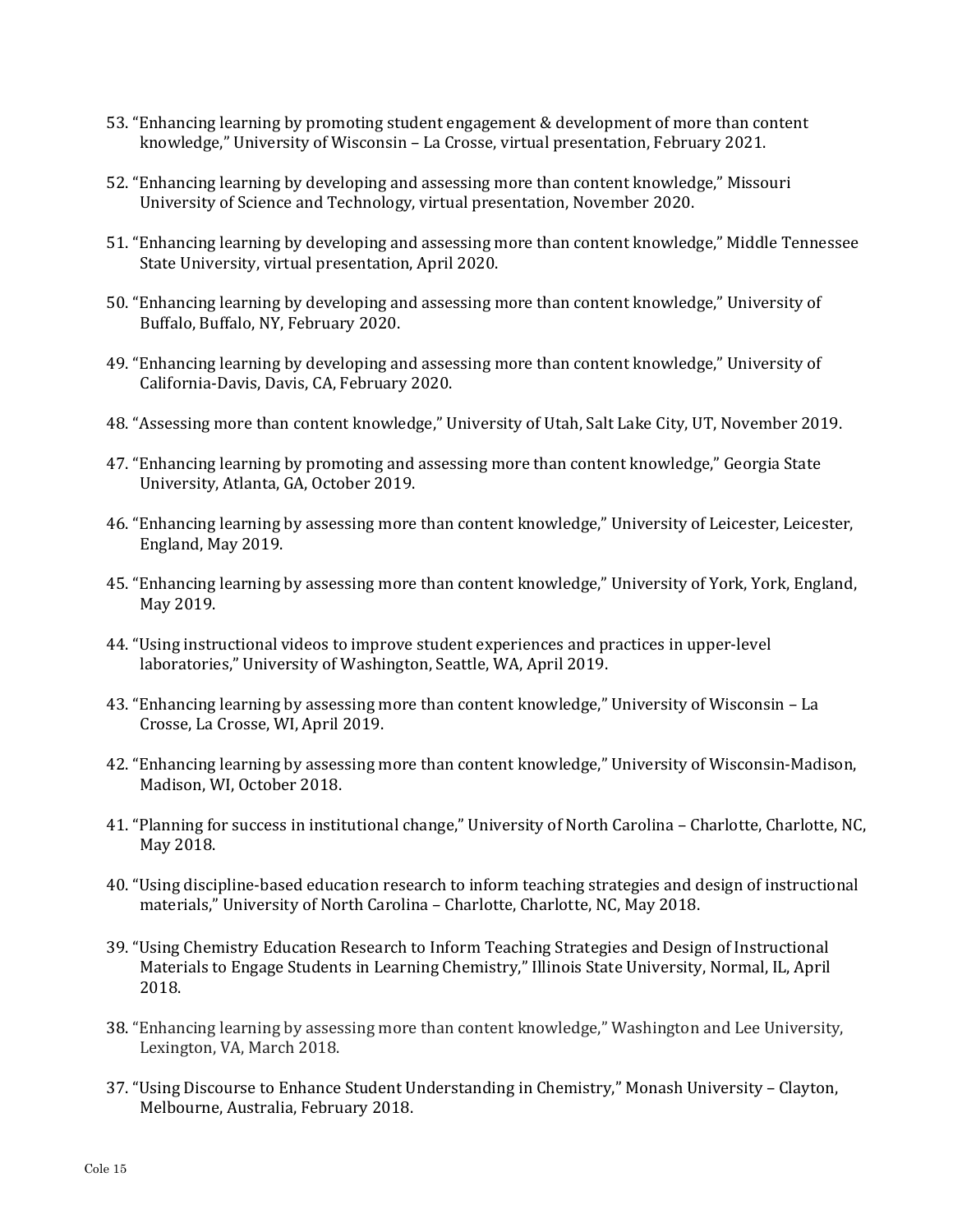- 36. "Enhancing Learning by Assessing More than Content Knowledge," University of Melbourne, Melbourne, Australia, February 2018.
- 35. "Enhancing Learning by Assessing More than Content Knowledge," Monash University Parkville, Melbourne, Australia, February 2018.
- 34. "Using Discourse to Enhance Student Understanding in Science," Monash University Parkville, Melbourne, Australia, February 2018.
- 33. "Using Discourse to Enhance Student Understanding in Chemistry," University of Queensland, Brisbane, Australia, February 2018.
- 32. "Using Discourse to Enhance Student Understanding in Chemistry," University of South Florida, Tampa, FL, April 2017.
- 31. "Winning Arguments in STEM," 12th Annual Sonia Kovalesky Day Keynote Speaker, University of Iowa, Iowa City, IA, March 2017.
- 30. "Using Discourse to Enhance Student Understanding in Chemistry," College of Saint Benedict/Saint John's University, St. Joseph, MN, February 2017.
- 29. "Using Discourse to Enhance Student Understanding in Chemistry, "University of New Hampshire, Durham, NH, November 2016.
- 28. "Using Discourse to Enhance Student Understanding in Chemistry," Duke University, Durham, NC, October 2016.
- 27. "Using Instructional Videos to Improve Student Experiences and Practices in Upper-Division Laboratories," Virginia Commonwealth University, Richmond, VA, October 2016.
- 26. "Using Discourse to Enhance Student Understanding in Chemistry," Purdue University, West Lafayette, IN, September 2016.
- 25. "Using Chemistry Education Research to Inform the Practice of Teaching Chemistry" Southern Illinois Local ACS Section Meeting, Cape Girardeau, MO, April 2016.
- 24. "Using Discourse to Enhance Student Understanding in Chemistry," Mark Twain Local ACS Section Meeting, Quincy, IL, November 2015.
- 23. "Using Discipline-Based Education Research to Inform Teaching Strategies and Design of Instructional Materials," Department of Biology Seminar, University of Iowa, November 2015.
- 22. "Using Chemistry Education Research to Inform the Practice of Teaching Chemistry" Western Connecticut Local ACS Section Meeting, Westport, CT, May 2015.
- 21. "Using Discourse to Enhance Student Understanding in Chemistry," University of California San Diego, May 2015.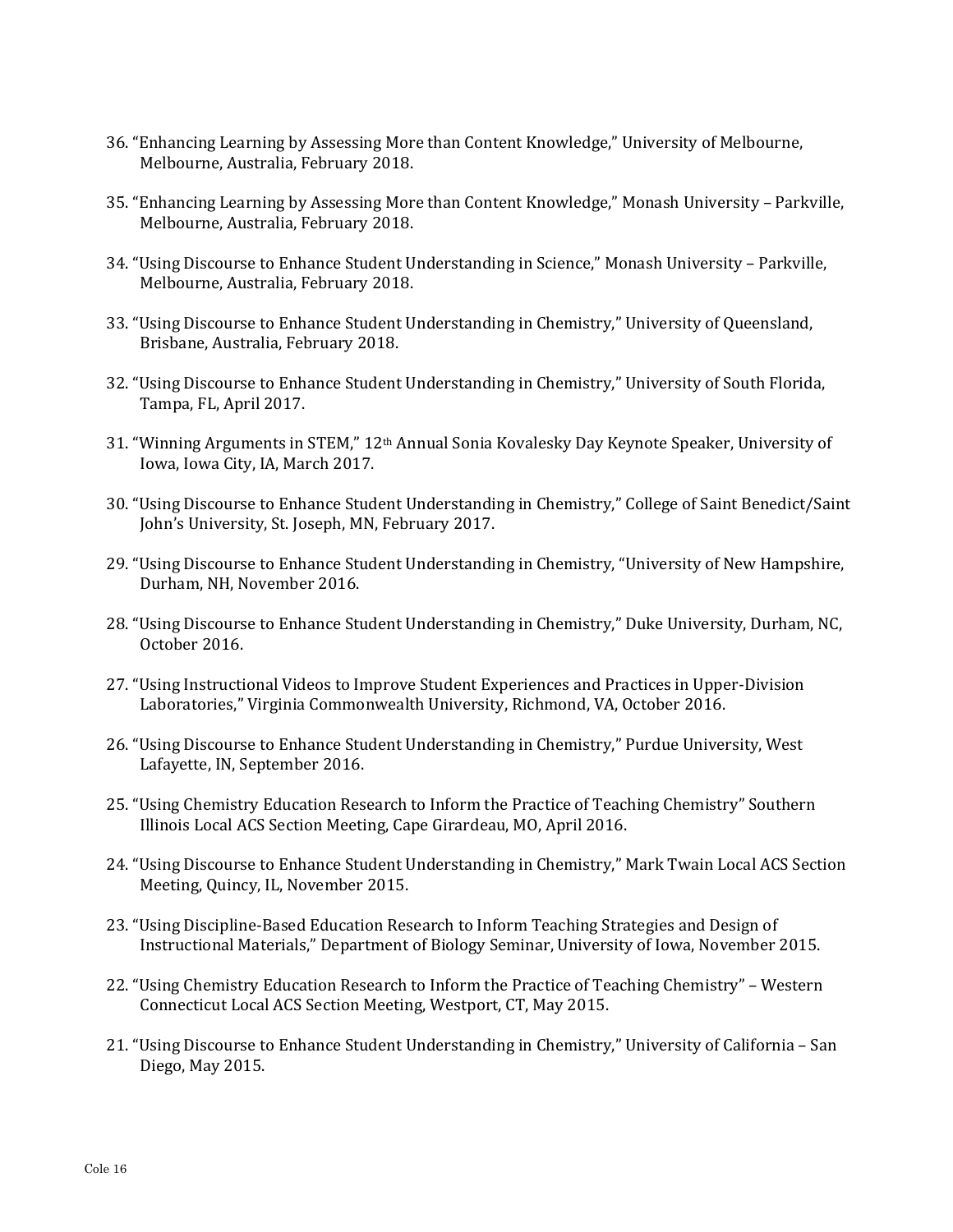- 20. "Using Discourse to Enhance Student Understanding in Chemistry," University of Northern Colorado, April 2015.
- 19. "Using Discourse to Enhance Student Understanding in Chemistry," Middle Tennessee State University, March 2015.
- 18. "Using Chemistry Education Research to Inform the Practice of Teaching Chemistry," Hendrix College, November 2014.
- 17. "Using Discipline-Based Education Research to Inform Teaching Strategies and Design of Instructional Materials," University of Arkansas – Little Rock, November 2014.
- 16. "Using Discourse to Enhance Student Understanding in Chemistry," Lewis University, October 2014.
- 15. "Using Discourse Analysis to Explore Classroom Facilitation and Learning in Physical Chemistry," University of North Carolina – Charlotte, February 2014.
- 14. "Using Discourse to Enhance Student Understanding in Chemistry," Loyola University Chicago, February 2013.
- 13. "Connecting Chemical Education Research to the Practice of Teaching," University of Nebraska Omaha, October 2012.
- 12. "Connecting Chemical Education Research to the Practice of Teaching," Drake University, September 2012
- 11. "Using Discourse to Enhance Student Understanding in Chemistry," University of North Carolina Wilmington, September 2012.
- 10. "Adapting a Methodology for Documenting Collective Growth to an Undergraduate Physical Chemistry Class," Clemson University, March 2011.
- 9. "Developing Strategies for Engaging Students in Learning Science," Clemson University, March 2011.
- 8. "Developing Strategies for Engaging Students in Learning Science," University of Iowa, January 2011.
- 7. "Strategies for engaging students in learning science," University of Nebraska, January 2011.
- 6. "Strategies for engaging students in learning science," University of Arizona, December 2010.
- 5. "Connecting chemical education research to the practice of teaching," University of North Dakota. September 2010.
- 4. "Connecting chemical education research to the practice of teaching," Miami University, Ohio. December 2009.
- 3. "Connecting chemical education research to the practice of teaching," University of Texas San Antonio. October 2009.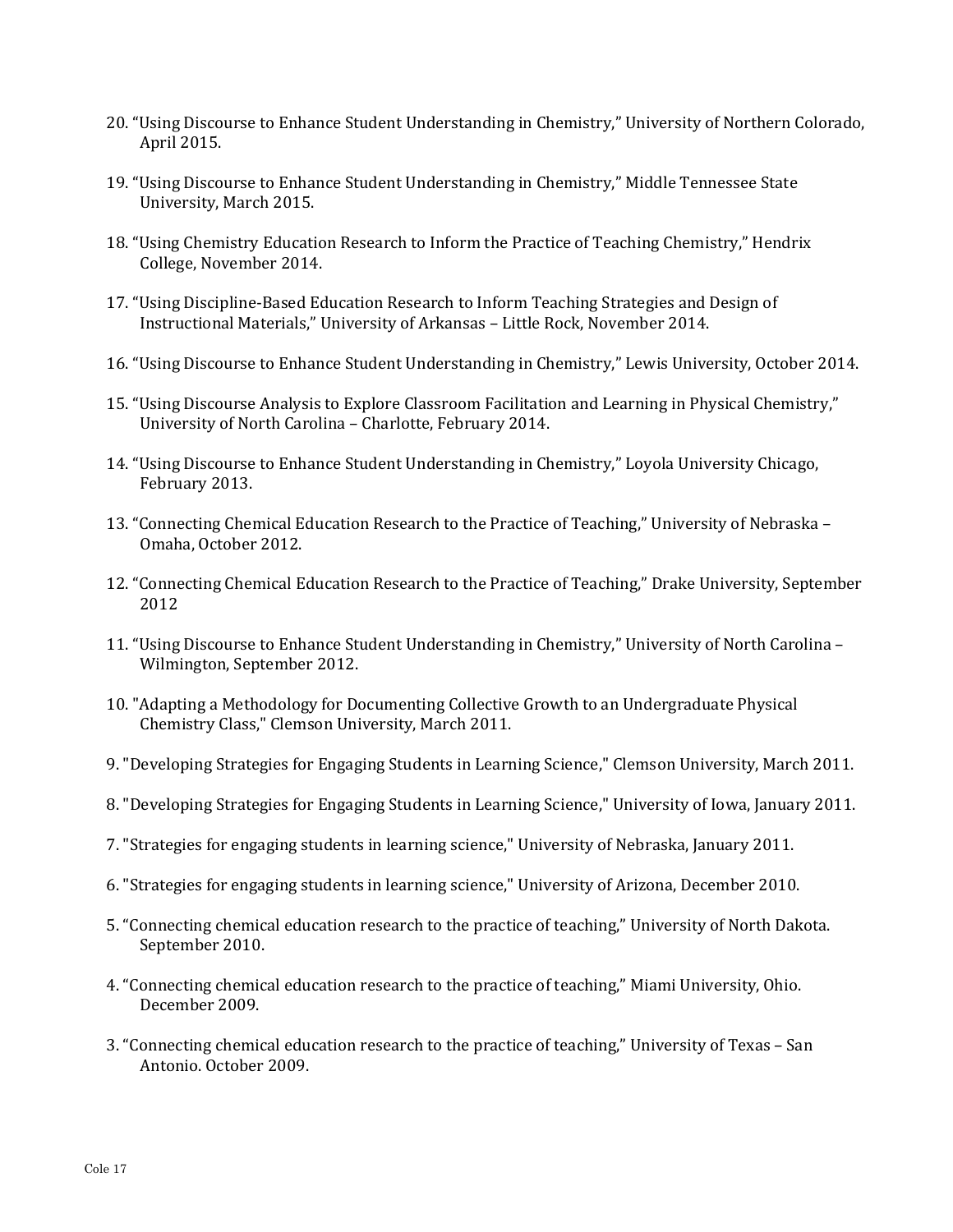- 2. "Encouraging visualization and developing student spatial ability in chemistry," Central Oklahoma ACS local section. October 2008.
- 1. Women in Science Tea, University of Missouri, Columbia. September 2008.

#### **Consultancies**

AP Chemistry Development Committee, College Board

Advisory Board - Chemistry in Context 9<sup>th</sup> Edition, American Chemical Society

Project evaluator – Collaborative Research: US-Brazil IRES: Development and Applications of Microfluidic Devices (NSF 04-036) PIs: Carlos Garcia, University of Texas San Antonio; Frank Gomez, California State University Los Angeles.

Advisory Board – Before, During and After Class Learning Cycle Activities (NSF-DUE-CCLI-0920654) PI: John Gelder, Oklahoma State University.

Project evaluator – Collaborative Research: Learning in the Chemistry Laboratory: Exploring the Gap between student and faculty goals for meaningful learning (NSF-DUE-CCLI-0536776) PIs: Stacey Lowry Bretz, Miami University, Ohio and Marcy Towns, Purdue University.

Project evaluator – Educating Green Citizens and Scientists for a Sustainable Future (NSF-DUE-CCLI-0633227) PI: Liz Gron, Hendrix College.

Steering Committee – Collaborative Research: The POGIL Project (NSF-DUE-CCLI-0618746) PIs: Richard Moog, Franklin & Marshall College; Diane Bunce, Catholic University; and Jennifer Lewis, University of South Florida.

Steering Committee – POGIL in the large classroom (FIPSE) PIs: Andrei Straumanis, College of Charleston and Suzanne Ruder, Virginia Commonwealth University.

| Students and Research Associates Supervised |                                      |               |                             |
|---------------------------------------------|--------------------------------------|---------------|-----------------------------|
| Degree objective:                           | Student name                         | Years         |                             |
| Postdoctoral fellows                        |                                      |               |                             |
|                                             | Ashlie Wrenne                        | 2016-2018     | Anne Arundel Community Coll |
|                                             | Marc Muniz                           | 2014-2015     | Rutgers Univ.               |
|                                             | <b>Wendy Schatzberg</b>              | 2012-2013     | Dixie State Univ.           |
| Graduate students                           |                                      |               |                             |
|                                             | Leslie Bolda                         | $2020 -$      |                             |
|                                             | Andrea Van Wyk                       | $2019 -$      |                             |
|                                             | Hannah Nennig                        | $2019 -$      |                             |
|                                             | Rebekkah Hodges                      | 2019 -        |                             |
|                                             | Nicole States                        | $2018 -$      |                             |
|                                             | Kathryn Mauger-Sonnek                | $2017 - 2021$ |                             |
|                                             | Rayford Harrison                     | $2017 - 2020$ | Augustana College           |
|                                             | Ian Brown                            | $2015 - 2021$ | Saint Louis University      |
|                                             | Marika Takemura                      | 2016-2019     |                             |
|                                             | Gilbert Reynders III                 | 2015-2019     | Sauk Valley Comm. College   |
|                                             | Jennifer Schmidt-McCormack 2012-2017 |               | St. Ambrose University      |
|                                             |                                      |               |                             |

## **Students and Research Associates Supervised**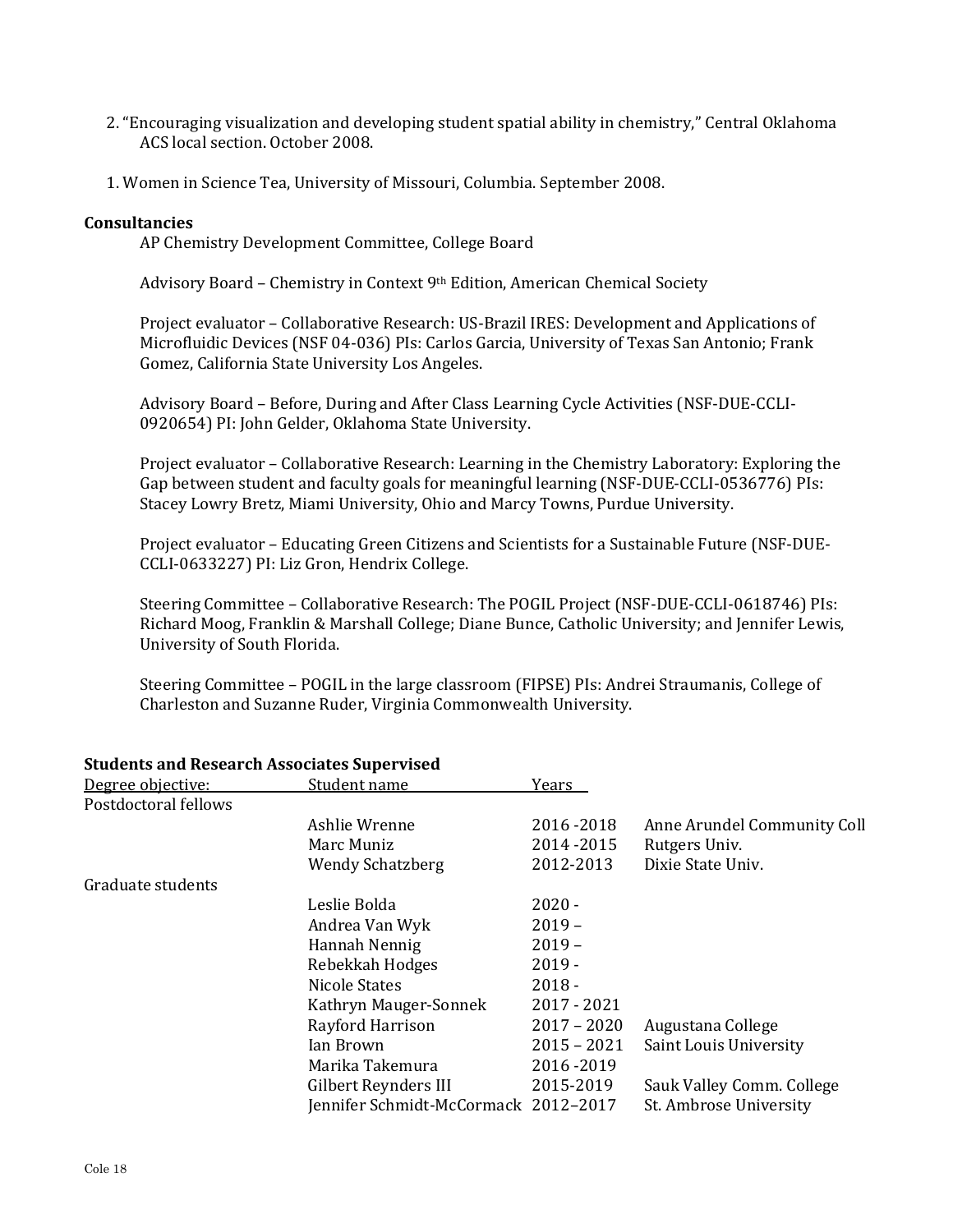|                        | Chamathca Malwathumullage 2013-2015 |           |                              |
|------------------------|-------------------------------------|-----------|------------------------------|
|                        | Jaime Emberger                      | 2013-2016 |                              |
|                        | <b>Courtney Stanford</b>            | 2012-2016 | <b>Ball State University</b> |
|                        |                                     |           |                              |
| Undergraduate students |                                     |           |                              |
|                        | Carina Bruno                        | 2020-2021 |                              |
|                        | Katherine Esquivel                  | 2019-2020 |                              |
|                        | Sidney Spurgeon                     | 2018-2019 |                              |
|                        | Hao Fu                              | 2017-2018 |                              |
|                        | Khaimook Grosshuesch                | 2016-2017 |                              |
|                        | Hain Moon                           | 2014-2016 |                              |
|                        | Jacob Byer                          | 2013-2016 |                              |
|                        | <b>Haley McCoy</b>                  | 2012      |                              |
|                        | Colby Teeman                        | 2010      |                              |
|                        | Meagan O'Brien                      | 2009-2010 |                              |
|                        | <b>Heather Beers</b>                | 2008      |                              |
|                        | Jill Williamson                     | 2006-2008 |                              |
|                        | Kimberly Linenberger                | 2005-2006 |                              |
|                        | <b>Ellen Matson</b>                 | 2005-2006 |                              |
|                        | Lindsey Bohn                        | 2005-2006 |                              |
|                        | Anthony Kammerich                   | 2005-2006 |                              |
|                        | Britta Zernicke                     | 2005-2006 |                              |
|                        | Cheryl Ragan                        | 2004-2005 |                              |
|                        | Cary Lyon                           | 2004      |                              |
|                        | Rebecca Tucker                      | 2003      |                              |
|                        | Eunice Kimeu                        | 2002      |                              |
|                        | Melissa Tomalka                     | 2001      |                              |
|                        | Carmelita Tibai                     | 2001      |                              |
|                        |                                     |           |                              |

## **SERVICE**

## **Profession**

## *American Chemical Society*

- 2022 MidWest Regional ACS Meeting Program Chair (2021- )
- Associate editor for the *Journal of Chemical Education* (2011- )
- Committee on Professional Training, Associate Member (2022)
- Women Chemists Committee Associate Member/Member (2012-2015/2016-2021)
	- $\blacklozenge$  Program Chair (2017 2021)
- ACS Award Selection Committee (2020 )
- *Division of Chemical Education* 
	- Biennial Conference Committee (2017 ; co-Chair 2022)
	- $\bullet$  Councilor to ACS (2011-2016)
	- Chemical Education Research Committee (2011- 2016)(Chair 2014-2016)
	- Executive Committee (2008- 2016)
	- Diagnostic of Undergraduate Chemistry Knowledge ACS Exam Committee (2010-2012)
	- ◆ Alternate Councilor to ACS (2008-2010)
	- Committee on Computers in Chemical Education (2002-2010)
	- Taskforce to develop a strategic plan for the division (2007)
	- Meeting co-chair: 231st ACS National Meeting, Atlanta, GA (2006)
	- Taskforce for promotion and hiring in chemical education (2006-2007)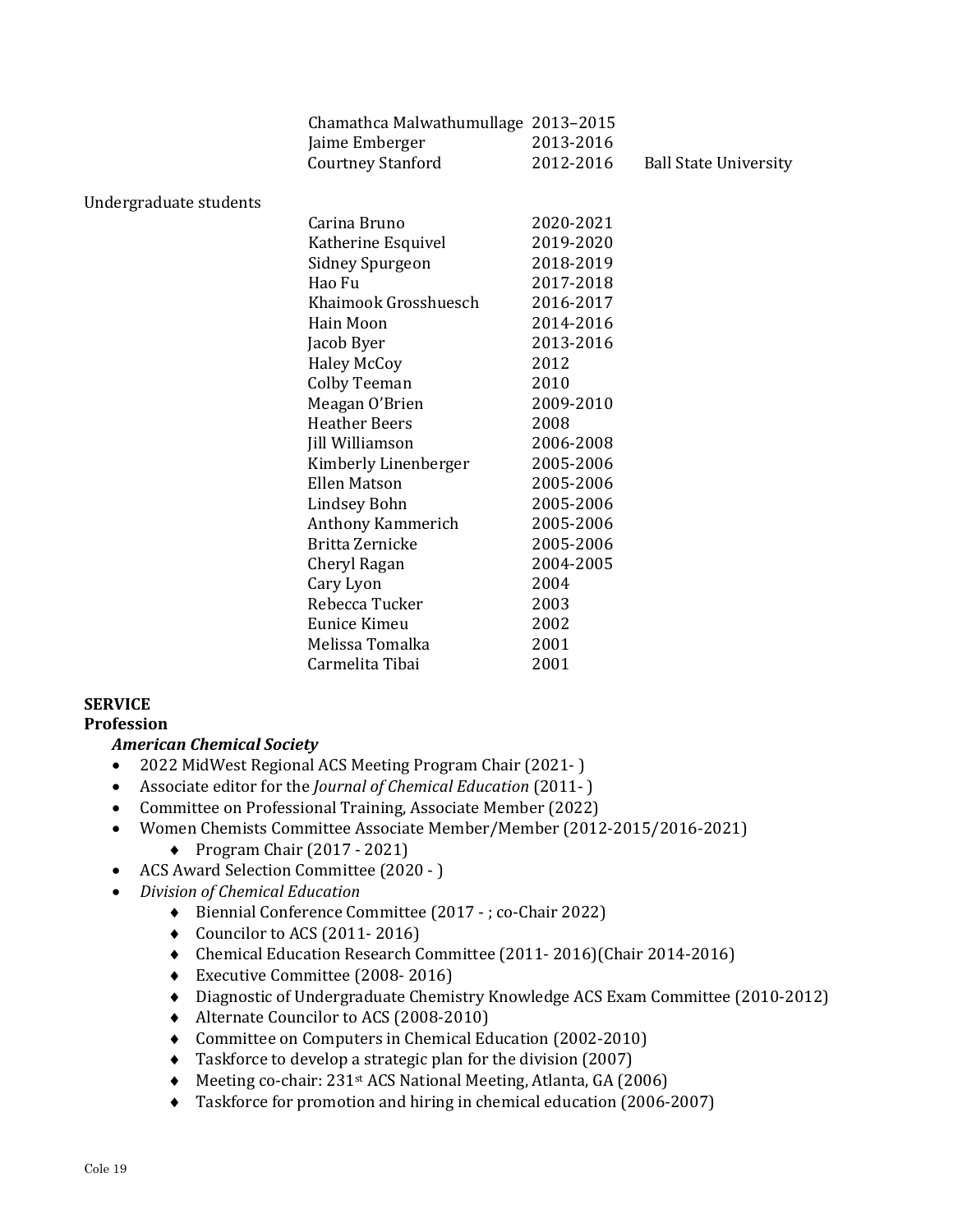- ◆ Program Committee (2002-2008)
- General Chemistry Blended ACS Exam Committee (2004-2006)
- 2003 General Chemistry ACS Exam Committee (2000-2002)
- Midwest Regional Awards Committee (2010 2015, 2017)
- Reviewer for the National Science Foundation
	- DUE CCLI/TUES/IUSE
	- Chemistry REU
- Reviewer for the National Institute of Health
	- ◆ Challenge Grants
- Irish Enhancement of Teaching and Learning International Review Panel
- Reviewer for peer-reviewed journals
	- *Journal of Chemical Education*
	- *Chemistry Education Research and Practice*
	- *Journal of Research in Science Teaching*
	- *International Journal of STEM Education*
	- *Journal of College Science Teaching*
	- *Journal of Mathematical Behavior*
	- *Advances in Physiology Education*
	- *Journal of Engineering Education*
	- *Journal of Science Education and Technology*
	- *Educational Assessment*
	- *PLOS One*
	- *CBE‐Life Sciences Education*
	- *Educational Psychology*
	- *Chemical Educator*
	- *Frontiers Psychology*
	- *Heliyon*
	- *International Journal of Quantum Chemistry*
- Reviewer for publishers of textbooks and other educational materials

#### **Department of Chemistry – University of Iowa**

- 2018 present Executive Committee
- 2018 present Scheduling Committee (Chair)
- 2018 2021 Director of Undergraduate Studies
- 2018 2021 Undergraduate Curriculum Committee (Chair)
- 2016 2018 Safety Committee
- 2016 2018 Diversity and Climate Committee (Chair 2016-2017)
- 2014 2021 Undergraduate Assessment Committee (Chair 2014-2018)
- 2014 present Academic Advisor
- 2013 2016 Outreach and Engagement Committee
- 2014-2016 Undergraduate Recruitment Committee
- 2011-2014 Graduate Admissions and Recruiting Committee (Chair 2012 2014 )
- 2011-2012 Colloquium Committee
- 2012-2013 Chemistry Education Research Faculty Search Committee (Chair)

## **University of Iowa**

- 2020 present HHMI Inclusive Excellence Project Director
- 2020 Associate Dean for Undergraduate Education Search Committee, (co-chair)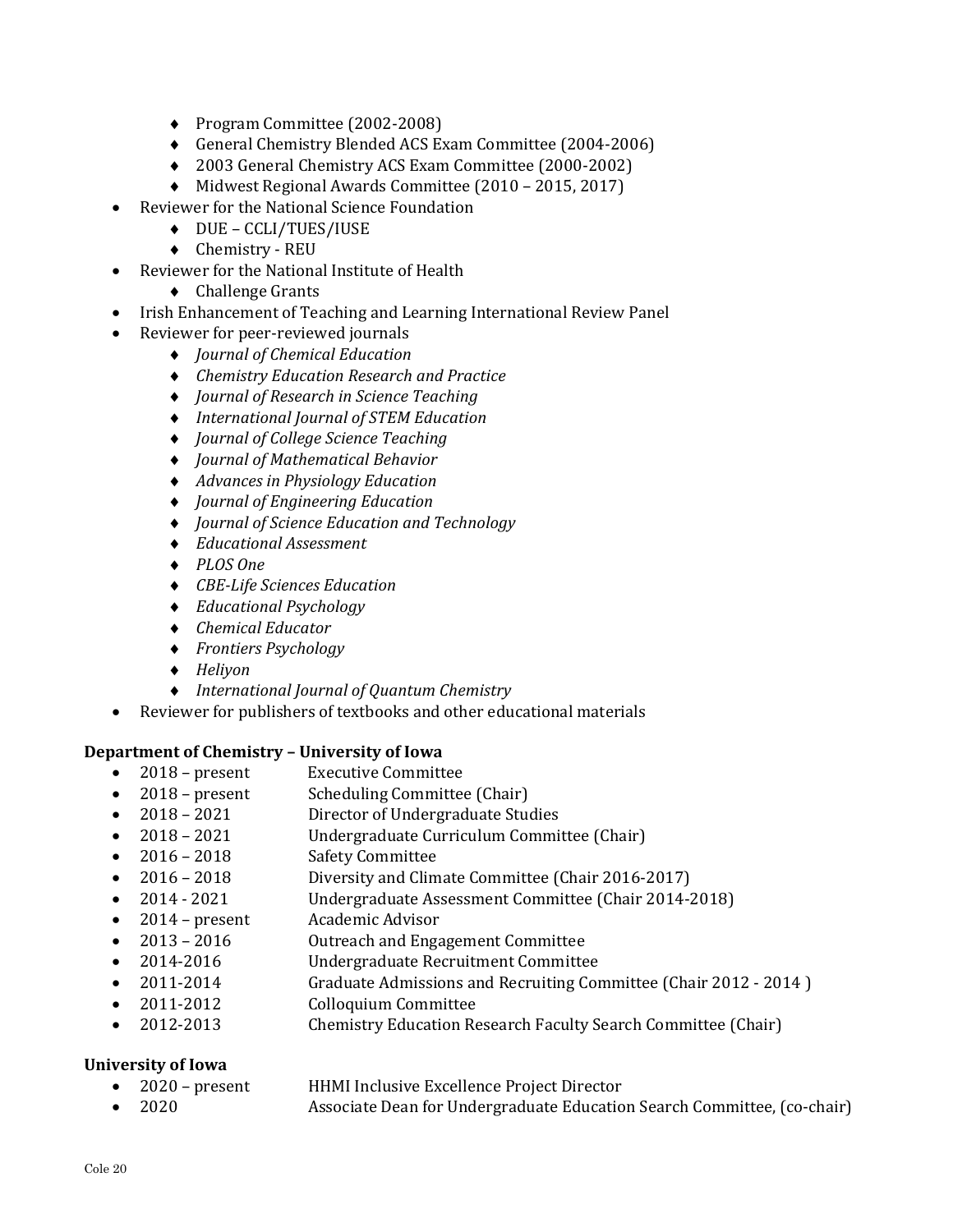- 2019 2021 Path Forward Student Success Committee
- 2019 Women in STEM Ambassadors (WiSA) panelist
- 2018 Associate Provost for Undergraduate Education Search Committee
- 2018 CLAS representative for December Undergraduate Commencement
- 2018 2020 CLAS Faculty Development Awards Committee
- 2017 2019 Academic and Curriculum Planning Advisory Group
- 2016 present CIRTL at UIOWA Advisory Board
- 2016 2020 CIRTL Summer Series Presenter
- 2015 2016 Student Success Task Force (chair of the Course Planning & Sequencing subcommittee)
- 2015 2018 Advisory Committee for the UI-Kirkwood Center
- 2014 present AAU STEM Initiative Point of Contact for UI
- 2012 2016 Learning Spaces Advisory Council
- 2015 Excel Lecturer for OnIowa
- 2013 2015 Online Evaluation Committee (co-chair)
- 2014 Office of Teaching, Learning, and Technology Transition Committee
- Science Education Faculty Search Committee (2013-2014, 2014-2015, 2015-2016, 2021-2022)
- Conduct workshops for the UI Center for Teaching

## **State of Iowa**

2012-2013 Iowa Chemistry Transition Guide Taskforce

# **University of Central Missouri**

- 2008-2010 Academic Planning Council
- 2007-2010 Teacher Education Council
- 2008-2009 Program coordinator for secondary science education for NCATE/DESE accreditation and site visit
- 2006 Taskforce on Campus Culture: Scholarship, Teaching, and Entrepreneurship
- 2006 Professional Education Portfolio Committee
- 2005–2008 University Curriculum Committee
- 2004–2005 CMSU Retention Taskforce
- 2005 CMSU Summer Bridge Program
- 2001–2005 General Education Committee (Chair 2002-2005)
- 2001–2005 Assessment Committee
- 2001–2002 Secondary Education Advisory Group
- 2000–2002 Arts and Sciences Awards Committee Chair
- Science Program Review Committee NCATE accreditation
- Event coordinator and judge for Region IV Regional Science Olympiad
- Judge for the Annual Science Day science fair competition

## **Professional Development Workshops Facilitated: Supporting Student Learning Nationally & Internationally**

Renée Cole, Caryl Fish, Juliette Lantz, and Suzanne Ruder, "Special POGIL eSeries: Developing Questions to Facilitate and Provide Evidence of Student Process Skills," January 2021.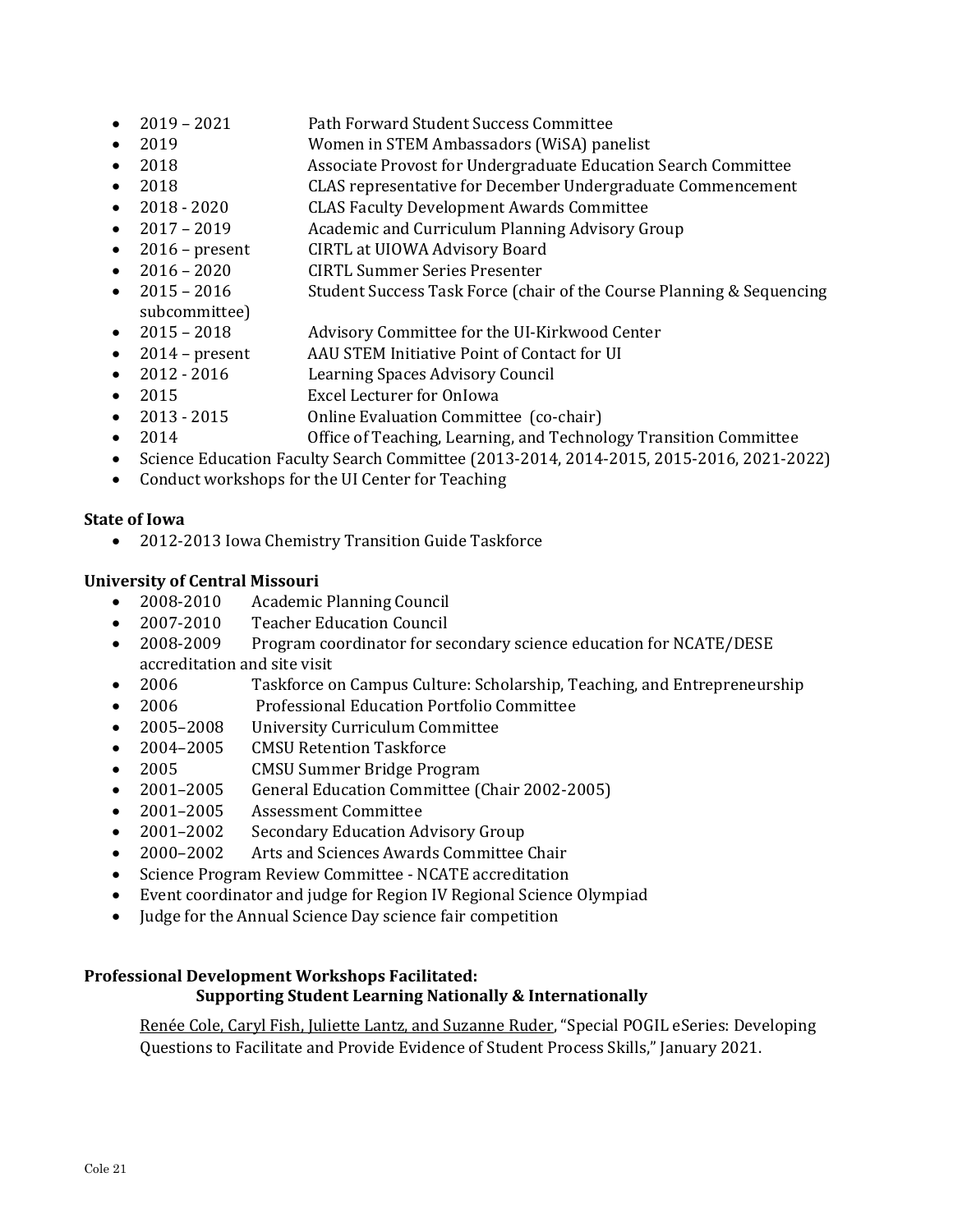Renée Cole, "Feedback-focused Rubrics to Develop Student Intellectual & Practical Skills," Chicago Symposium Series - Excellence in Teaching Mathematics and Science: Research and Practice, February 2020.

Renée Cole, "Strategies for Assessing and Providing Feedback to STEM Students on Intellectual and Practical Skills," Spelman College, Atlanta, GA, October 2019.

Renee Cole and Teresa Bixby, "Strategies for Assessing and Providing Feedback to STEM Students on Intellectual and Practical Skills," Great Lakes Regional ACS Meeting, Naperville, IL, May 2, 2019.

Courtney Stanford, Renee Cole, Suzanne Ruder, and Gilbert Reynders "Enhancing Learning by Assessing Professional Skills in Student Group Interactions and Written Work," 25th Biennial Conference on Chemical Education, Notre Dame, IN, August 2018.

Renee Cole, "Enhancing Learning by Assessing Professional Skills in Student Group Interactions and Written Work," 125th American Society for Engineering Education Conference, Salt Lake City, UT, June 24-28, 2018.

Charles Henderson and Renée Cole, "Scaling Effective Teaching Practices", 2016 AAC&U Transforming Undergraduate STEM Education Conference, Boston, MA, November 4, 2016.

Charles Henderson, Renee Cole, Jeffrey Froyd, Rhaina Khatri, "Designing for Institutionalization of Educational Innovations", VentureWell Workshop, Atlanta, GA October 9-10, 2016.

Renee Cole and Courtney Stanford, "Designing for Sustained Adoption: Writing proposals and developing innovations that have broader impact," 24th Biennial Conference on Chemical Education, Greeley, CO, 2016.

Charles Henderson, Renee Cole, Jeffrey Froyd, Debbi Gilbuena, Rhaina Khatri, Courtney Stanford "Designing for Impact" workshop, Pilot online workshop, October 2015.

Charles Henderson, Renee Cole, Jeffrey Froyd, Debbi Gilbuena, Rhaina Khatri, Courtney Stanford "Designing for Impact workshop, Pilot workshop in St. Louis, MO, October 3-5, 2014.

Renee Cole, Good Teaching Re-framed: Teaching Content Through Inquiry, University of Iowa, Iowa City, IA, 2013.

Renee Cole and Jean Florman, Digging Deep to Design Inquiry-Guided Activities, National Forum on Active Learning Classrooms, University of Minnesota, Minneapolis, MN, 2013.

Renee Cole, Introduction to POGIL Workshop, Massey University, Palmerston North, New Zealand, 2013.

Renee Cole, Introduction to POGIL Workshop, Victoria University of Wellington, Wellington, New Zealand, 2013.

Renee Cole, Introduction to POGIL workshop as part of the Small Group Discovery Experience Workshop, University of Adelaide, Adelaide, Australia, 2013.

Renee Cole, Digging Deep: How to Design Inquiry-Guided Activities, University of Iowa, Iowa City, IA, 2013.